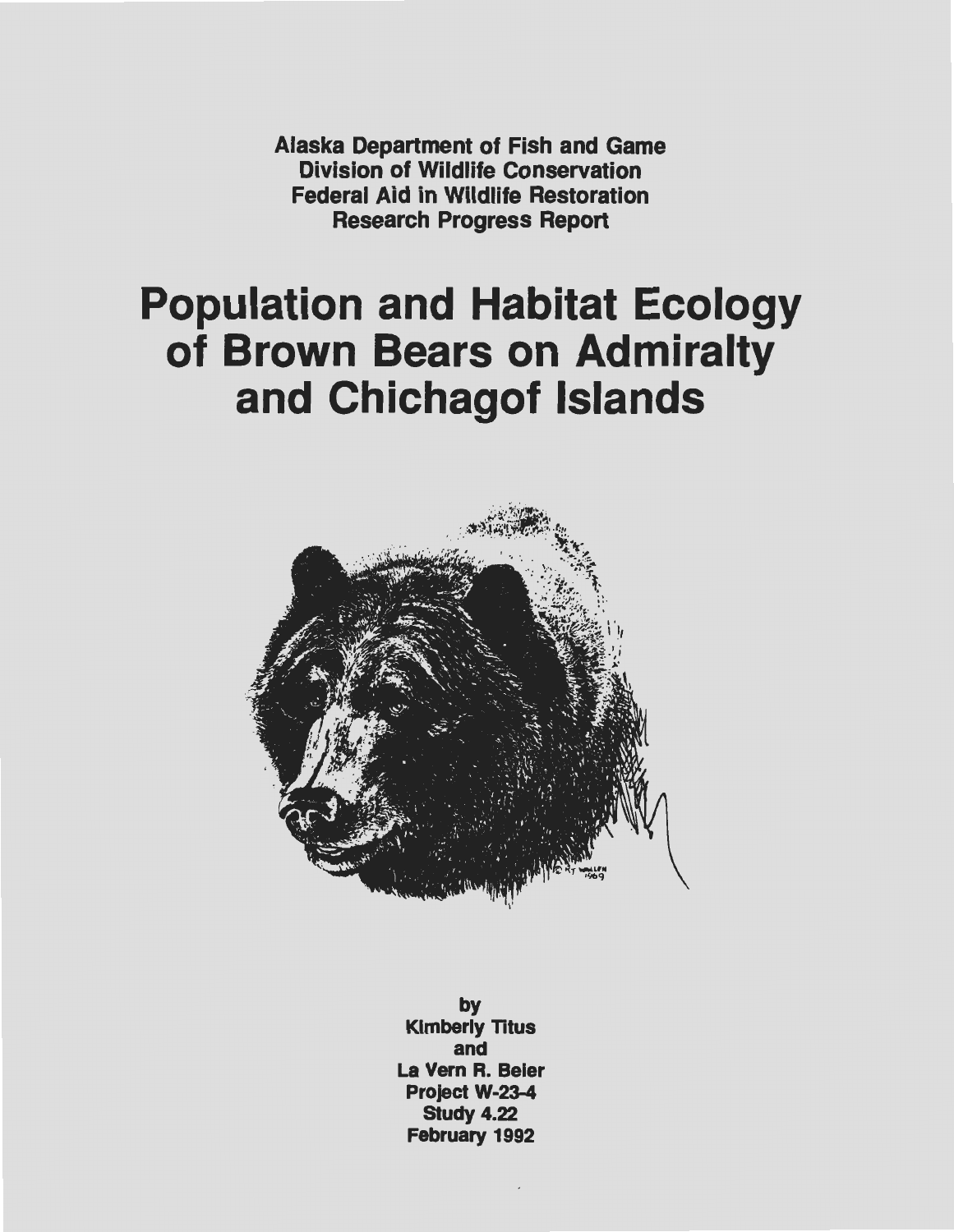# STATE OF ALASKA Walter J. Hickel, Governor

# DEPARTMENT OF FISH AND GAME Carl L. Rosier, Commissioner

# DIVISION OF WILDLIFE CONSERVATION David G. Kelleyhouse, Director Wayne L. Regelin, Deputy Director

Persons intending to cite this material should obtain permission from the author(s) and/or the Alaska Department of Fish and Game. Because most reports deal with preliminary results of continuing studies, conclusions are tentative and should be identified as such. Due credit will be appreciated.

Additional copies of this report and other Division of Wildlife Conservation publications may be obtained from:

> Publications Specialist ADF&G, Wildlife Conservation P.O. Box 22526 Juneau, AK 99802 (907) 465-4190

The Alaska Department of Fish and Game operates all of its public programs and activities free from discrimination on the basis of race, color, national origin, age, or handicap. Because the department receives federal funding, any person who believes she or he has been discriminated against should write to: O.E.O., U.S. Department of the Interior, Washington, DC 20240.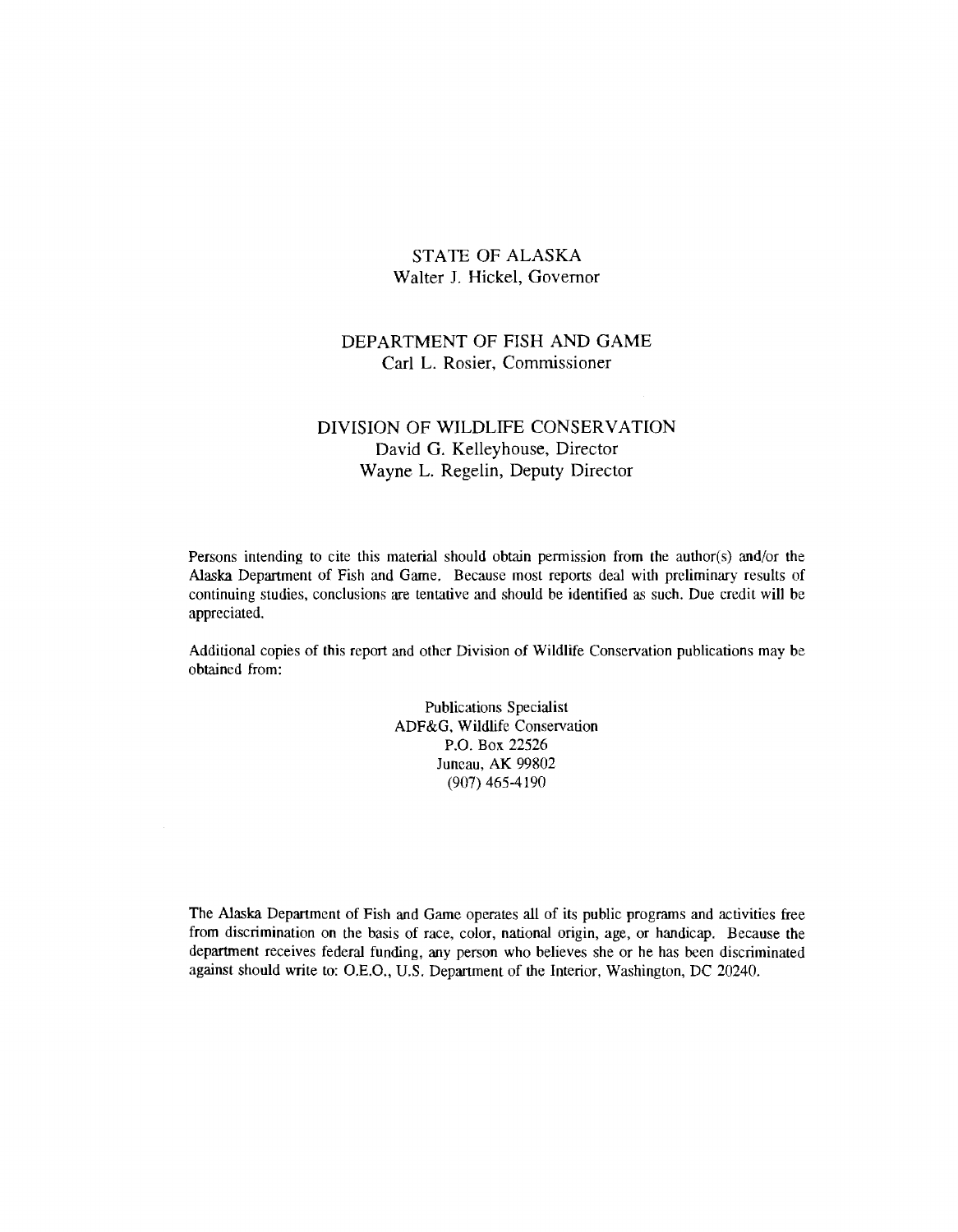#### **PROGRESS REPORT (RESEARCH)**

| State:                | Alaska                                     |  |                                                                                                                                                                                                                        |  |  |  |  |  |  |
|-----------------------|--------------------------------------------|--|------------------------------------------------------------------------------------------------------------------------------------------------------------------------------------------------------------------------|--|--|--|--|--|--|
| Cooperators:          |                                            |  | U.S. Forest Service, Juneau; Ted Schenck, U.S. Forest Service, Sitka; Linn<br>Shipley, U.S. Forest Service, Hoonah; E. L. Young, ADF&G, Sitka; J. W.<br>Schoen, ADF&G, Fairbanks; Greens Creek Mining Company, Juneau. |  |  |  |  |  |  |
| Project No.: $W-23-4$ |                                            |  | Project Title: Wildlife Research and Management                                                                                                                                                                        |  |  |  |  |  |  |
| Study No.: $4.22$     |                                            |  | Study Title: Population and habitat ecology of brown<br>bears on Admiralty and Chichagof islands                                                                                                                       |  |  |  |  |  |  |
|                       | Period Covered: 1 July 1990 - 30 June 1991 |  |                                                                                                                                                                                                                        |  |  |  |  |  |  |

# **SUMMARY**

Long-term brown bear population ecology studies associated with the Greens Creek Mine, Admiralty Island, Alaska, continued through this report period. Seventy-two individual bears were radio-collared from 1981 through 30 June 1991. As of July 1991, 19 brown bears were being monitored within the study area, including 3 females with > 9 years of monitoring data. Telemetry flights and ground visits indicate continued bear-use of the lower Zinc Creek and Greens Creek watersheds adjacent to the mine road during the peak salmon spawning period. No changes in cub-production were noted during this time period.

Radio-telemetry studies were initiated on a  $1,000$  km<sup>2</sup> highly-roaded and intensively managed forested area on the northeast portion of Chichagof Island. This study area was chosen because of its easy road access and increasing brown bear harvest rates, many of which were taken under defense-of-life-and-property (DLP) provisions. From October 1989 through June 1991, 51 brown bears were captured and radio-collared 55 times. At least 25% of the bears lost their radio-collars during this report period. To assess the impacts of logging on bears, emphasis was placed on radio-collaring bears in watersheds scheduled for logging. At least 13 bears were radio-collared that have parts or all of their home ranges within 3 watersheds scheduled for logging. At least 10 bears were initially radio-collared in alpine habitats and were subsequently found to use portions of a watershed that was intensively logged in the mid-l980s. One radio-collared male brown bear was harvested during the sport-hunting season and another was killed under DLP provisions. One radio-collared bear moved outside the study area, crossing Tenakee Inlet. We radio-collared 4 bears at the Hoonah dump (landfill) and had 2 other radio-collared bears that traveled across the study area to the dump. All bears observed and/or handled at the Hoonah dump were males, and most were large (>250 kg). During summer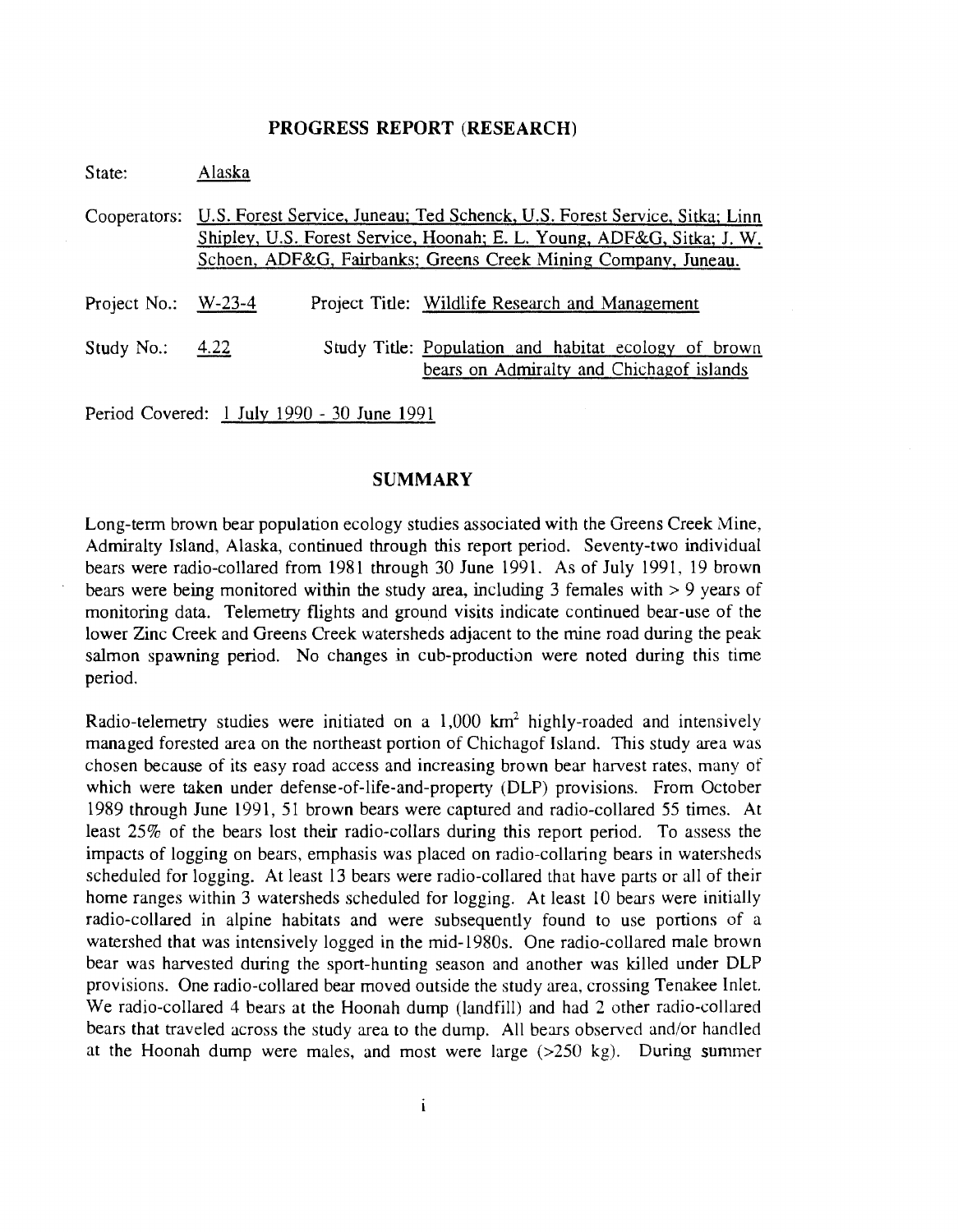evenings, from 0 to 5 vehicles were parked at the Hoonah dump at any given time viewing bears.

II

المهاج والمست

I,

 $\mathcal{L}$ 

 $\frac{1}{\sqrt{2}}$ 

 $\overline{)}$ 

 $\overline{1}$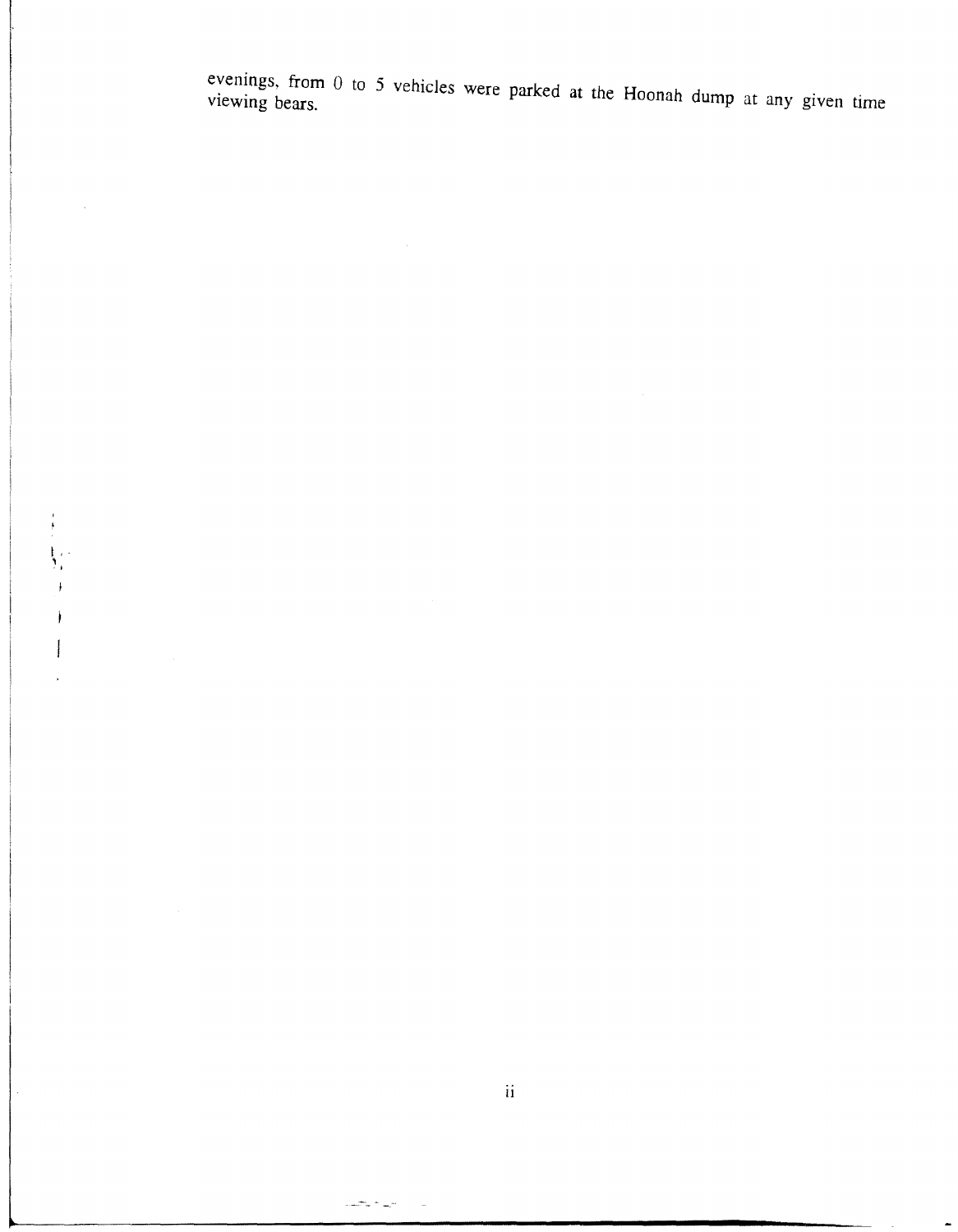# **CONTENTS**

| Page                                                                 |    |
|----------------------------------------------------------------------|----|
| <b>SUMMARY</b>                                                       |    |
|                                                                      |    |
| OB JECTIVES                                                          |    |
| STUDY AREAS                                                          | 3  |
| METHODS                                                              | 4  |
|                                                                      | 5  |
|                                                                      | 5  |
|                                                                      | 5  |
| Long-term bear monitoring                                            | 5  |
| Northeast Chichagof Island Study Area                                | 6  |
| Bears captured and radio collared                                    | 6  |
|                                                                      | 6  |
|                                                                      | 6  |
|                                                                      |    |
| Short- and long-term home range changes relative to logging and      |    |
|                                                                      |    |
| Ecology of bears associated with the Hoonah dump $\dots \dots \dots$ |    |
| Patterns of human access and brown bear mortality                    |    |
| Population projection modeling                                       | 8  |
|                                                                      | 9  |
|                                                                      | 9  |
| APPENDIX A                                                           | 13 |

## **BACKGROUND**

It is widely recognized that brown bear *(Ursus arctos)* populations are affected when development occurs within areas of pristine habitat. Studies in southeast Alaska by Schoen (1982, 1990), Schoen and Beier (e.g., 1983, 1985, 1989), Archibald et al. (1987), McLellan and Shackleton (1988, 1989), McLellan (1989a, b), and others demonstrated that many attributes of development are negatively associated with brown bear landscape and provided access to formerly pristine habitats. As a result, some dense populations of.brown bears have recently become vulnerable to high rates of exploitation. This presently happens on portions of Chichagof Island where logging camps, logging roads, and clearcutting occur in pristine habitats. populations. Within southeast Alaska, mining and timber development have altered the

Clearcut logging is a major means of altering forested habitat in southeast Alaska. Once clearcutting of old-growth timber occurs, bears seldom used clearcut habitat (Schoen and Beier 1987, 1988). Mining is another resource extraction industry that is increasing in

-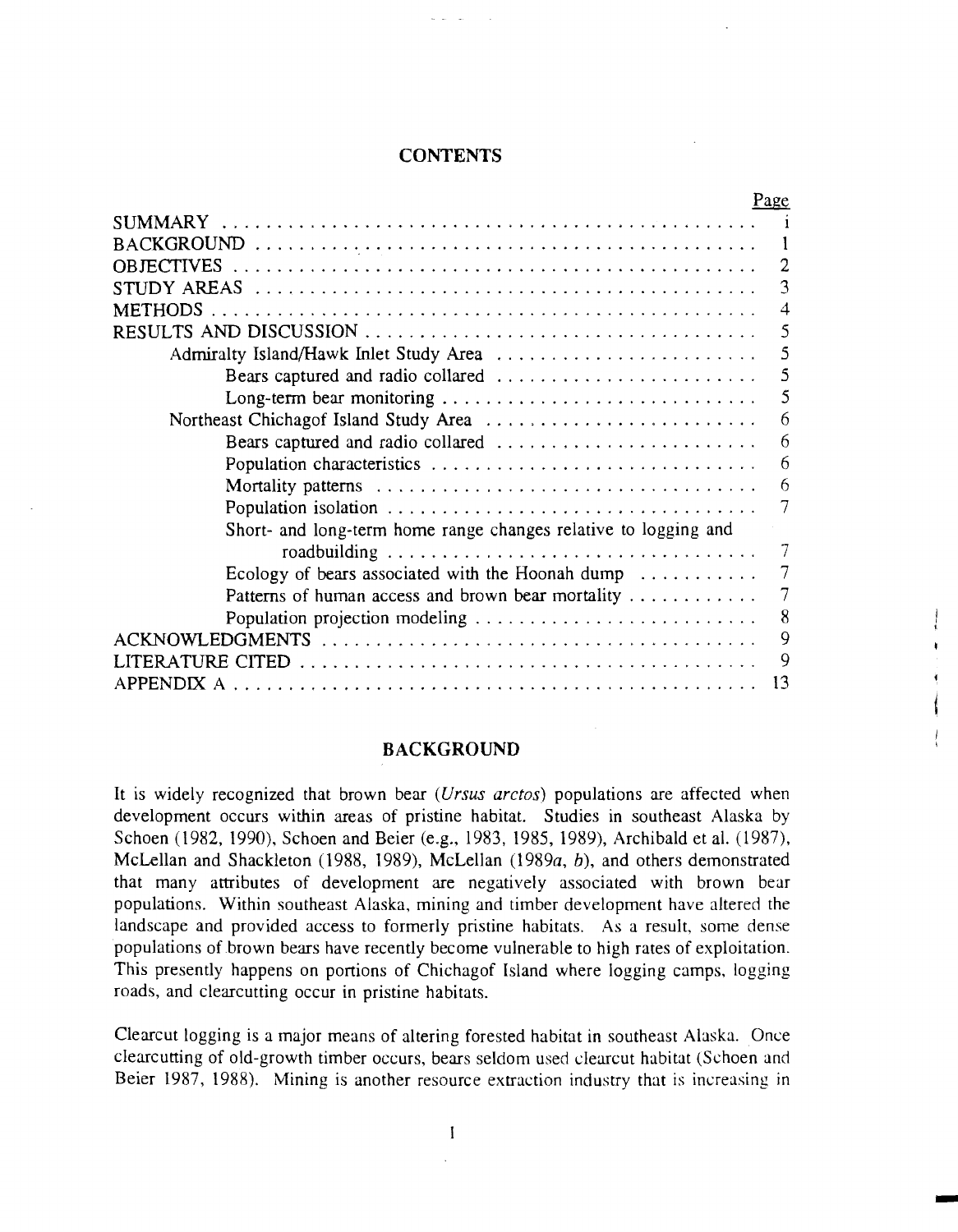southeast Alaska. The focal activity of mining development may cause brown bears to shift their activities away from active construction (Schoen and Beier 1988). Road development results in bears' decreased use of nearby habitats (McLellan and Shackleton 1988). This may increase direct mortality such as occurred on northeast Chichagof Island (Schoen 1990). These cumulative impacts on the population, including hunting combined with a lower carrying capacity of the habitat, will probably lower brown bear populations in the future. A focal problem for resource managers centers on identifying and accurately predicting these changes through time. This research will provide the necessary information to make these predictions and determine ways in which a longlived species with a low reproductive rate can survive in an area of competing interests. Brown bear harvest in Game Management Unit (GMU) 4, encompassing Admiralty, Baranof and Chichagof islands, has doubled from a mean of 47 bears/year from 1961 1965 to a mean of 98 bears/year from 1983-1987. Brown bear harvest in GMU 4 is annually the fourth highest in the state. Specifically on northeast Chichagof Island, the combination of timber harvest, roadbuilding, and public access has resulted in high annual brown bear harvest rates. Concerns over increasing brown bear harvest rates on northeast Chichagof Island resulted in the closing of the autumn sport-hunting season and hunter access restrictions for the spring season. Whether these increased mortality rates exceeded the brown bear population's ability to remain stable is unknown.

The brown bear has been recommended as a management indicator species on the Tongass National Forest (Sidle and Suring 1986). Subsequently, a model was developed (Schoen et al. 1989) to assist with the evaluation of brown bear habitat quality and longterm carrying capacity in the presence of forestry operations.

The Alaska Department of Fish and Game (ADF&G) began brown bear population ecology studies in southeast Alaska in 1981. Studies focused on northern Admiralty Island which contains the Greens Creek watershed, where a large mine was subsequently developed. That mine became operational in 1989 and the current study is assessing the longer-term impacts of this industrial activity on brown bear movements, space use, and population ecology. Schoen and Beier (1990) also studied habitat use and selection by brown bears associated with clearcut logging on Chichagof Island. The current study is an expansion of this work in cooperation with the U.S. Forest Service. The northeast Chichagof study is centered on the Hoonah road system, an area of easy human access and high bear density.

 $\mathbf{f}$ 

# **OBJECTIVES**

The objective of this research is to evaluate and predict short- and long-term changes in brown bear populations as influenced by human-induced changes to their habitat and demography. Specific objectives follow.

 $\overline{2}$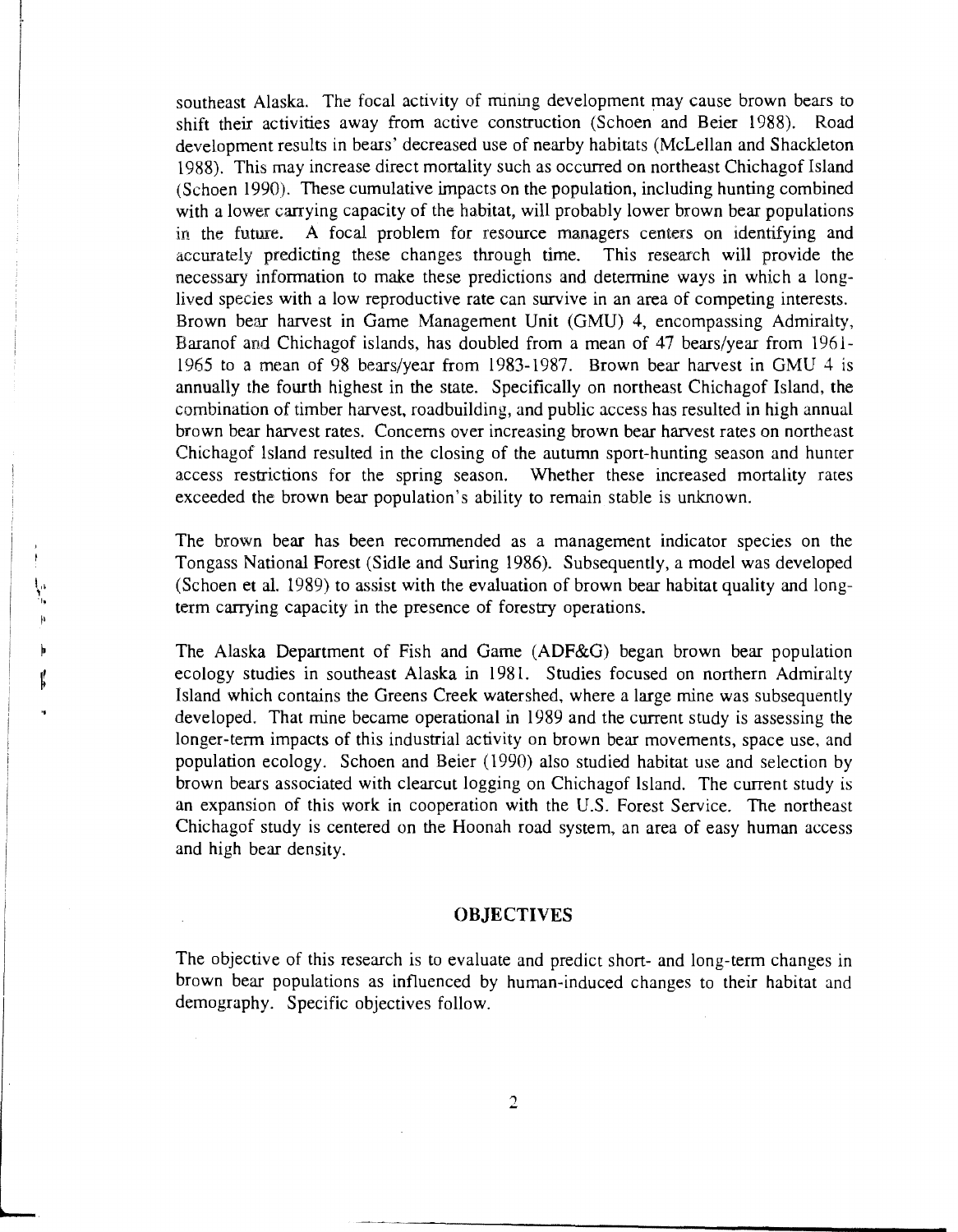- 1. Evaluate long-term changes in the home range and centers of activity of selected brown bears in the vicinity of Greens Creek, Admiralty Island.
- 2. Evaluate the degree of site tenacity by female brown bears and their offspring to developed areas of Greens Creek.
- 3. Determine trends in numbers of brown bears on a  $344 \text{km}^2$  study area centered on Greens Creek.
- 4. Determine the extent to which brown bears exhibit short-term changes in home ranges or centers of activity as a result of logging activity on northeast Chichagof Island.
- 5. Determine seasonal and annual home ranges of selected brown bears, particularly in areas where data can be acquired both before and after roadbuilding and intensive logging activities.
- 6. Evaluate the interagency brown bear habitat capability model with independent data from northeast Chichagof Island.
- 7. Estimate brown bear density on northeast Chichagof Island.
- 8. Estimate annual survival and reproduction rates of brown bears on northeast Chichagof Island.
- 9. Determine the degree of population isolation of brown bears on northeast Chichagof Island.
- 10. Estimate the types of brown bear mortality on northeast Chichagof Island.
- 11. Use population projection models for evaluating the future status of brown bears on northeast Chichagof Island given differing demographic parameters.
- 12. Assess the seasonal distribution and habitat use patterns of brown bears on northeast Chichagof Island.
- 13. Evaluate survey methods for indexing brown bear populations by indirect methods.
- 14. Determine the association between logging roads, logging camps and associated development and attributes of annual brown bear harvest in southeast Alaska.
- 15. Develop management guidelines for intensive land development within southeast Alaska brown bear range.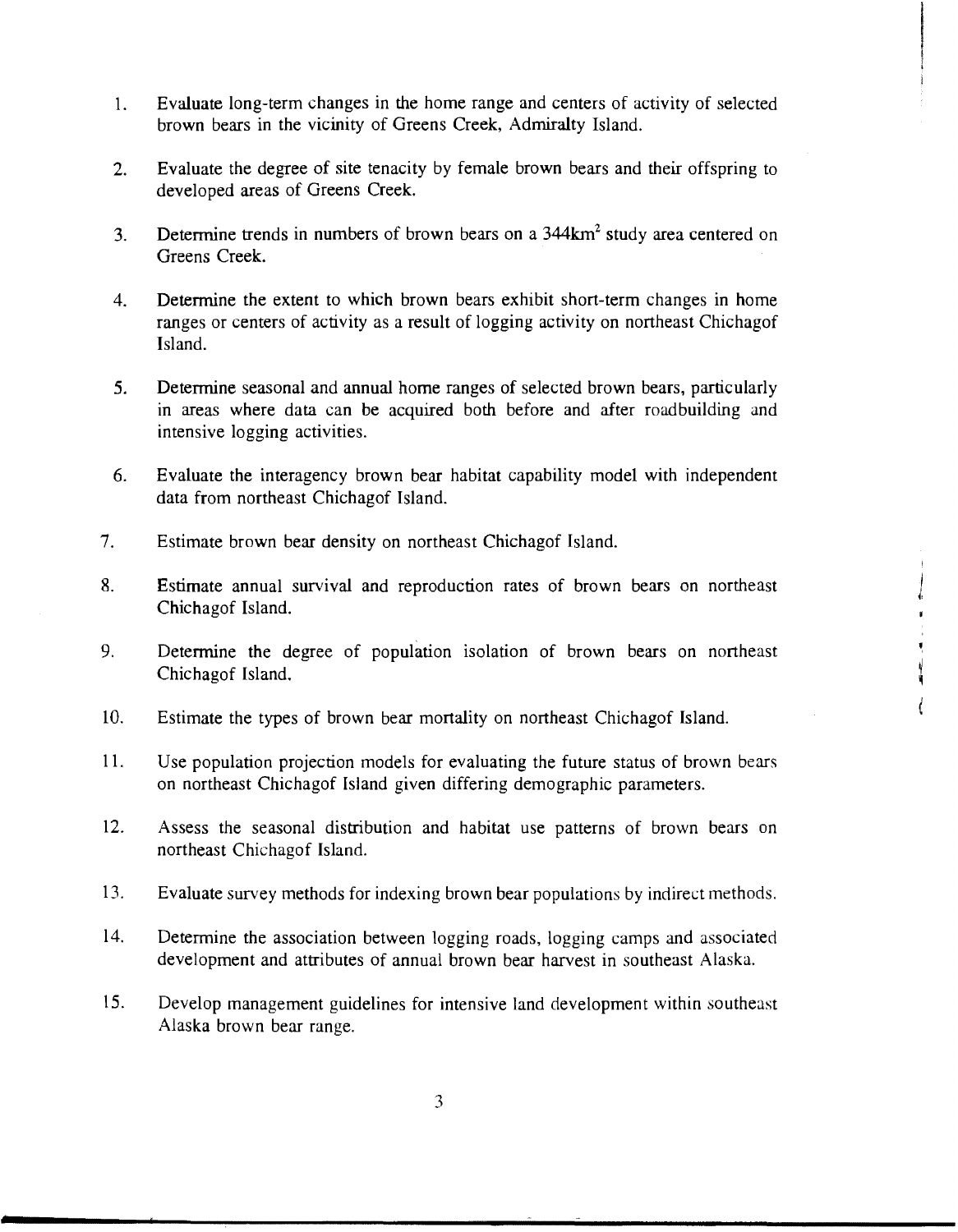# **STUDY AREAS**

The Admiralty Island study area is centered on Hawk Inlet and the Greens Creek watershed. This area encompasses  $344 \text{ km}^2$  and is described in Schoen (1982), Schoen and Beier (1983) and Schoen and Beier (1990).

The northeast Chichagof Island study area is that  $1,000$  km<sup>2</sup> island-like area north of Tenakee Inlet and east of Port Frederick (Figure **1).** The connection of this area with the rest of Chichagof Island is by a narrow neck of land at the Portage. This study area was chosen because 1) the land-base has undergone extensive roadbuilding and clearcut logging in the last decade, 2) access has increased dramatically with the roadbuilding and via the Alaska Marine Highway System, and 3) high brown bear harvest rates raised concerns about population status.

The topography of northeast Chichagof Island is rugged with mountains rising from sea level to 1,100 m. Forests are primarily western hemlock *(Tsuga heterophylla)* - Sitka spruce *(Picea sitchensis)* mosaics. Poorly drained areas include non-forested muskegs, and tree species such as Alaska cedar *(Chamaecyparis nootkatensis)* and lodgepole pine *(Pinus contorta).* Mountain hemlock *(Tsuga mertinsiana)* is common in the transition zone. Nonforested steep slopes are common above 300 m and are composed of rock. vegetated avalanche slopes and alpine habitat Common forest understory species include several species of blueberry and huckleberry *(Vaccinium* sp.), rusty menziesia *(Menziesia ferruginea),* devils club *(Oplopanax horridus),* salmonberry *(Rubus spectabilis),* elderberry *(Sambucus racemosa),* skunk cabbage *(Sichiton americanum),* bunchberry *(Comus canadensis),* and trailing raspberry *(Rubus pedatus).* Detailed descriptions of plant associations can be found in Martin et al. (1985).

Hoonah and Tenakee Springs are the two communities within the study area. Logging camps exist near Hoonah and on Kennel Creek at Freshwater Bay, and a small, private farm/community is on Game Creek. The northeast Chichagof Island study area underwent extensive roadbuilding during the 1980s, all associated with logging activities. More than 250 km of roads were built during the 1980s. This road network is accessible by Alaska Marine Highway ferry from Juneau and Sitka.

#### **METHODS**

Radiotelemetry (Kenward 1987, White and Garrott 1990) was chosen as the primary method to monitor bear movements, habitat use patterns, and mortality rates. Direct observation is not a viable field method given the forested habitat, mountainous terrain, and associated bear movements.

Three methods were used to capture bears for radio tagging and generally follow Schoen and Beier ( 1990). The most common method used was to capture brown bears in alpine

-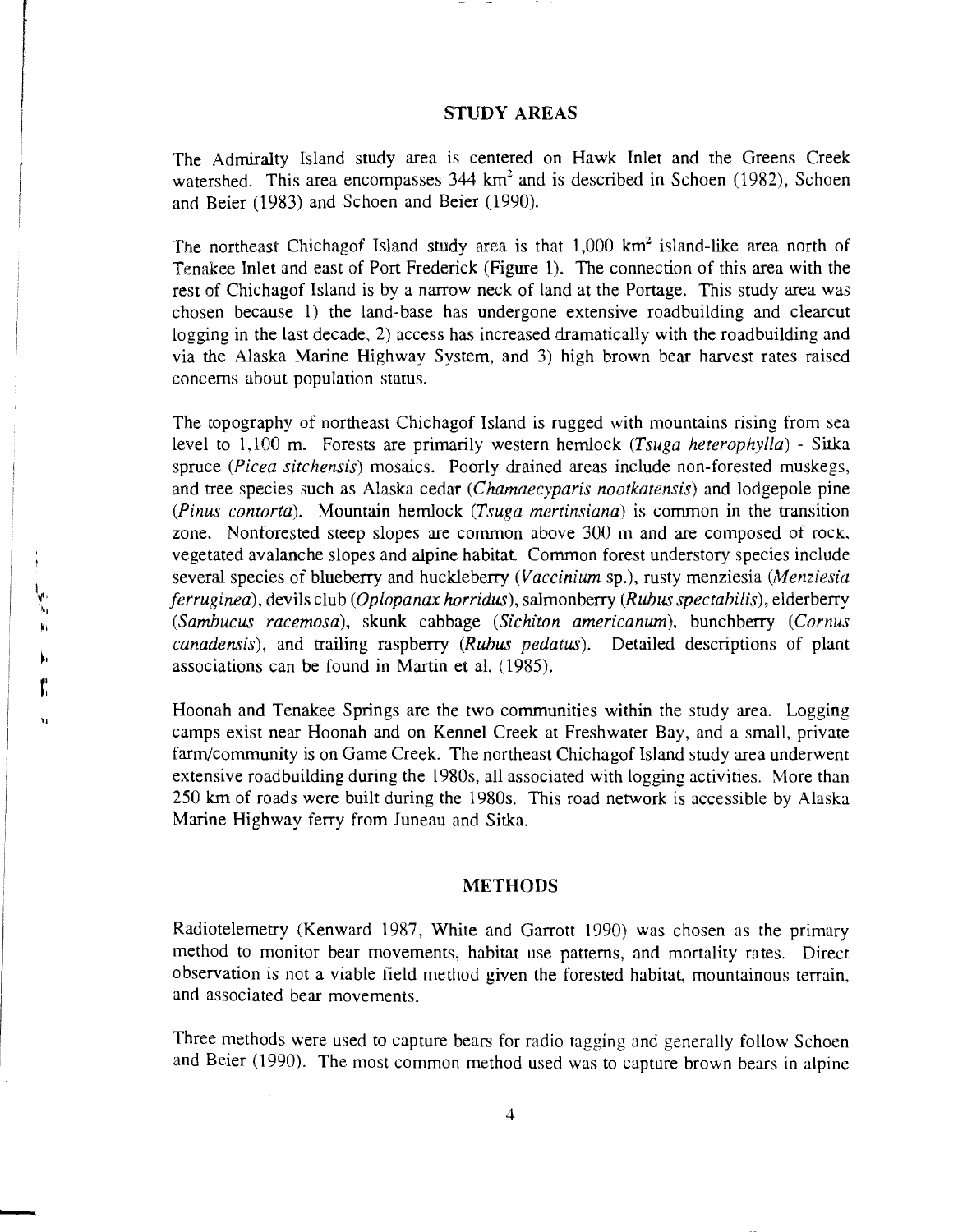habitat above 700 m elevation with the aid of a helicopter. This method was used in late June and early July and again in October. A fixed-wing spotter plane was initially used to help locate bears for helicopter tagging. The use of a spotter plane was subsequently abandoned as not being cost-effective. The helicopter tagging crew could locate enough bears for tagging without this aid. Brown bears were also captured along salmon streams, bear trails, and at the Hoonah dump with Aldrich foot snares. Some bears were captured by 'free-ranging' them in appropriate situations.

At the Admiralty Island study area, bears were not randomly selected for capture. Priority was given to recapturing bears that had been previously captured, females with cubs within the Greens Creek watershed, and other females within the Greens Creek watershed. Subadult males were given the lowest capture priority.

At the northeast Chichagof Island study area, bears were randomly selected for capture. Females with small cubs spotted in locations where cub safety might be jeopardized were avoided.

Bears were immobilized with either 3.5 mg/kg of tiletamine hydrochloride and zolazepam hydrochloride (Telazol®; see Taylor et al. 1989) or  $0.04$  mg/kg etophine (M-99). Bears immobilized with M-99 were subsequently injected with its antagonist, M50-50 ( dieprenorphine ). Bears were ear tagged and fitted with radio-collars appropriate for their size and sex. Standard morphometric measurements were taken, a premolar tooth was extracted when possible for aging, weights were estimated or measured directly with the aid of a helicopter, and hair and blood samples were collected when practical.

I *1* 

Radio-tagged bears were monitored with the help of a fixed-wing aircraft using the protocol of Schoen and Beier (1990). We also determined the feasibility of ground-based telemetry with the aid of a truck along the Hoonah road system. Ground-based telemetry can be fraught with problems in the mountainous terrain of southeast Alaska (e.g., Garrott et al. 1986, Chu et al. 1988). Ground-based telemetry sites were chosen for their accessibility by vehicle. All sites give a clear view of the terrain being sampled for bear radio signals.

At the Hoonah dump, we recorded data on the number of bears present at the dump and the number of marked bears present. We explored the feasibility of collecting data on the human-use of the dump as a bear-viewing site.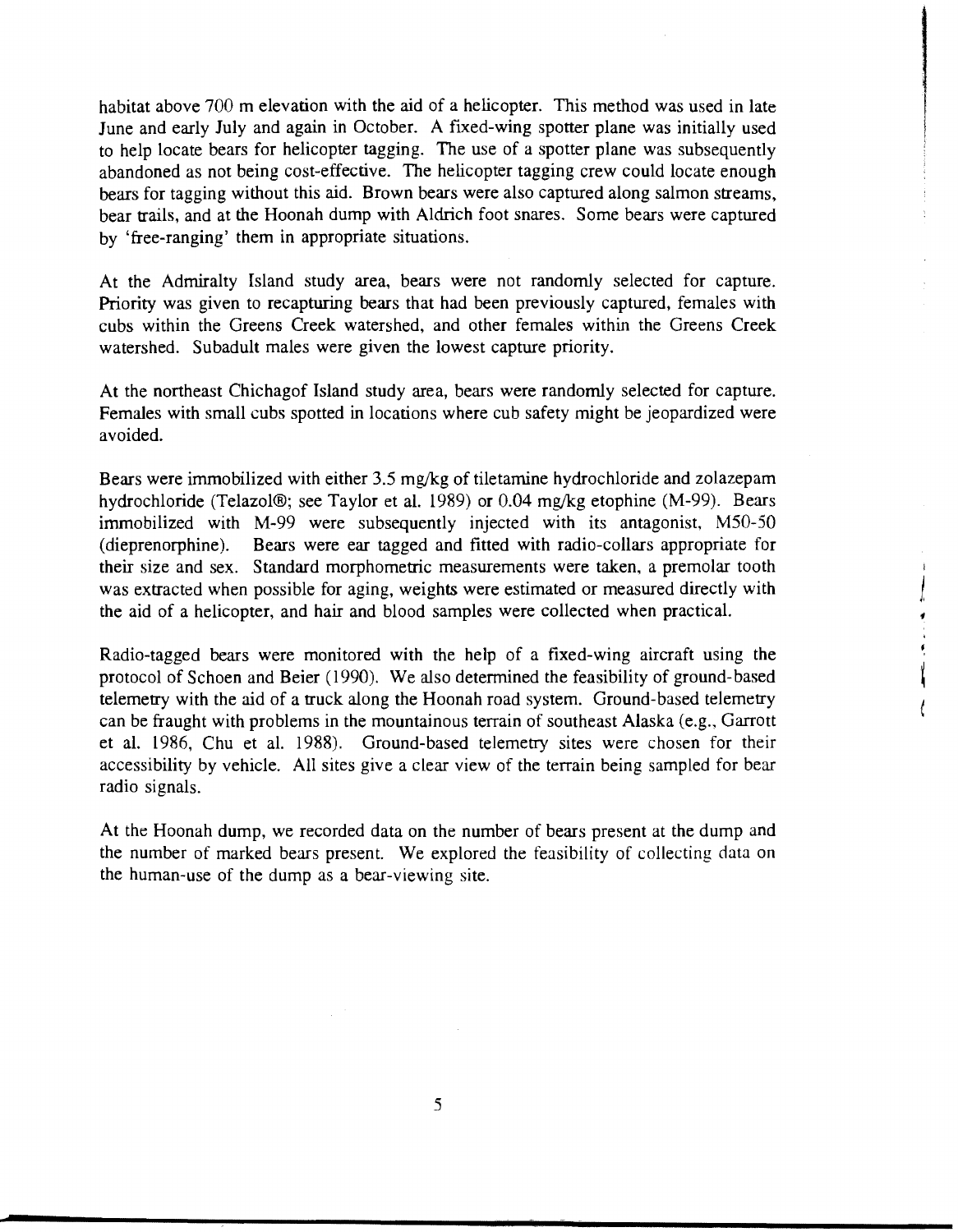## **RESULTS AND DISCUSSION**

# Admiralty Island/Hawk Inlet Study Area

Bears captured and radio collared. From the autumn of 1981 through 30 June 1991, 77 brown bear were captured on northern Admiralty Island and 72 individuals were fitted with radio collars (Table 1). Three females with long-term radio-collar histories were recaptured in 1989 since the final report of Schoen and Beier (1990). Three additional individuals were captured in 1990 and radio-collars were fitted to 2. For the 1991 field season through 30 June, 4 bears were captured and 3 radio-collars were affixed, including the recapture of bear #75. As of 30 June, 8 female and 2 male bears with active radio collars were known to be within the Hawk Inlet study area. Nine additional bears were captured and radio collared in alpine habitat with the aid of a helicopter in July 1991. Four of these individuals were recaptures of adult females.

Long-term bear monitoring. Greens Creek Mine became operational in February 1989. We continued the monitoring of individual brown bears, especially females. In the summer of 1991, 5 adult females were recaptured. This ongoing radio-collaring program allows for the monitoring of 3 to 5 females in the Greens Creek valley adjacent to mining activity, along with the monitoring of 2 to 4 females away from human activity.

Telemetry flights in the summers of 1990 and 1991 indicate continued high bear-use of Zinc and Greens creeks watersheds where pink (Oncorhynchus gorbuscha) and chum  $(O.$ *keta)* salmon spawn. Schoen and Beier (1990) suggest that many radio-collared bears remained in their traditional home ranges while shifting their activity patterns away from active development. Casual examination of the data supports this notion. Additional data are required to determine if individuals shift their mid-summer centers of activity away from Zinc Creek to Greens Creek for salmon fishing.

Cub production and mortality of females associated with the Greens Creek valley and associated mining activity has not changed over the study period (Table 2). We now have productivity data for females #64, #43 and #56 over 9, 10 and 10 year periods, respectively. Long-term data sets on individuals such as this are necessary to detect any population and productivity changes (McLellan 1990, Miller 1990, Reynolds 1990).

## Northeast Chichagof Island Study Area

Bears captured and radio collared. Fifty-one brown bears were captured 55 times from October 1989 through June 1991 (Table 3). Seventy-one percent of the captures took place with the aid of a helicopter, while 24% were snared. Four bears were recaptured, 3 at the Hoonah dump. One cub-of-the-year was snared, and this bear was still alive as of August 1991.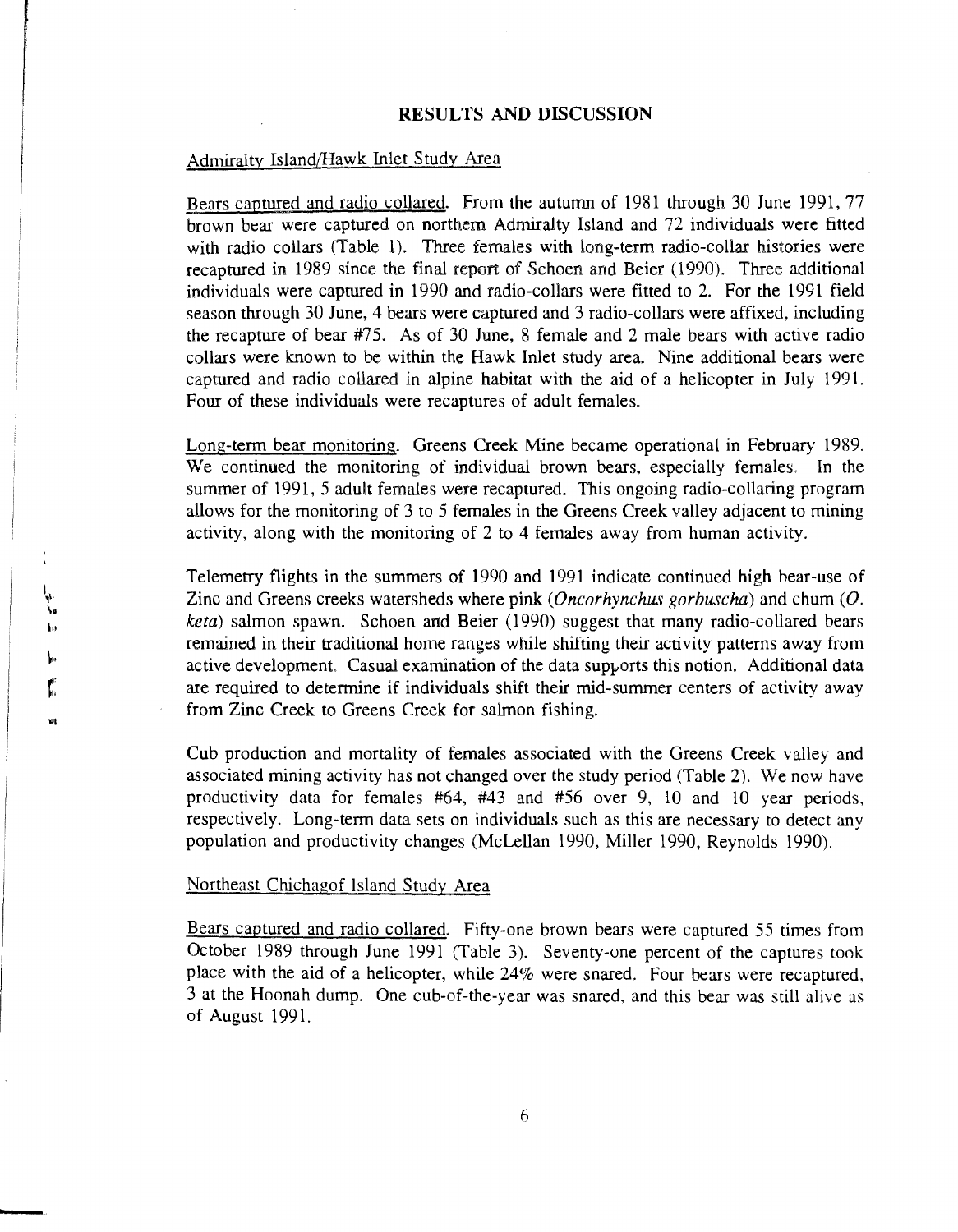No direct capture related mortalities occurred. One bear slid  $\sim 100$ m down a steep avalanche slope after being darted and may have broken his nose, but subsequent tracking indicated no lasting injuries. Another large male was snared at the Hoonah dump and broke free with the cable attached to his paw. Considerable efforts were unsuccessfully expended to recapture that individual in the autumn of 1990. That bear subsequently lost his radio collar and was not encountered in 1991, so his fate is unknown.

Bears were captured and radio-collared across the northeast Chichagof Island study area (Figure 2). We identified bear concentration areas in certain alpine locations. For example, 8 different individuals were captured in  $\lt 1$  km<sup>2</sup> alpine area where helicopter tagging was particularly successful (Figure 2).

Thirty-three of 51 (65%) radio-collars were still affixed to bears and transmitting through June 1991. A minimum of 13 (25%) bears were known to have lost their radio collars, mainly by slipping them off their necks. Four of 5 large, radio-collared male bears that could be observed at the Hoonah dump lost their radio-collars within a few months of their initial capture.

Population characteristics. We considered our sample of captured bears to be a random sample of the population  $\ge$  age 4. Unlike the Hawk Inlet study area, no selection was made for capturing specific sex and age classes. Consequently, we can make some assessment of the age structure of this population. For example, of the 21 males captured, 10 (48%) were  $\leq$  age 6, 4 (19%) were between 7-10, and 7 (33%) were  $>$  age 10 (Table 3). Of the 30 females captured, 12 (40%) were  $\leq$  age 6, 8 (27%) were between 7-10, and 10 (33%) were > age 10 (Table 3). This age structure is similar to that reported for the northcentral Alaska Range (Reynolds 1990). The reproductive status of female brown bears is difficult to obtain on an annual basis when working in forested habitats. Nineteen females > age 5 were radio-collared in 1990, yet through 30 June 1991 we were only able to obtain reproductive status information on 2 of these individuals (Table 4). Few of these females were in alpine habitats in the spring of 1991 where their cub production could be determined.

I I! I! I

Mortality patterns. Two radio-collared bears were shot during this report period (Table 3). Bear #140 was harvested during the spring bear hunting season, and bear #129 was shot in Hoonah under defense-of-life-and-property (DLP) provisions. The fate of bear #144 was unknown because no telemetry locations were obtained subsequent to initial capture. Additional mortality information is required to develop patterns that can be used for modeling and management purposes.

Population isolation. One 4-year old male bear left the study area and established a home range across Tenakee Inlet to the south. Bear #103 did not leave the study area but was observed swimming in Freshwater Bay  $> 3$  km from the nearest shore. These observations indicate that expanses of water may not be barriers to some individuals, most probably sub-adult males.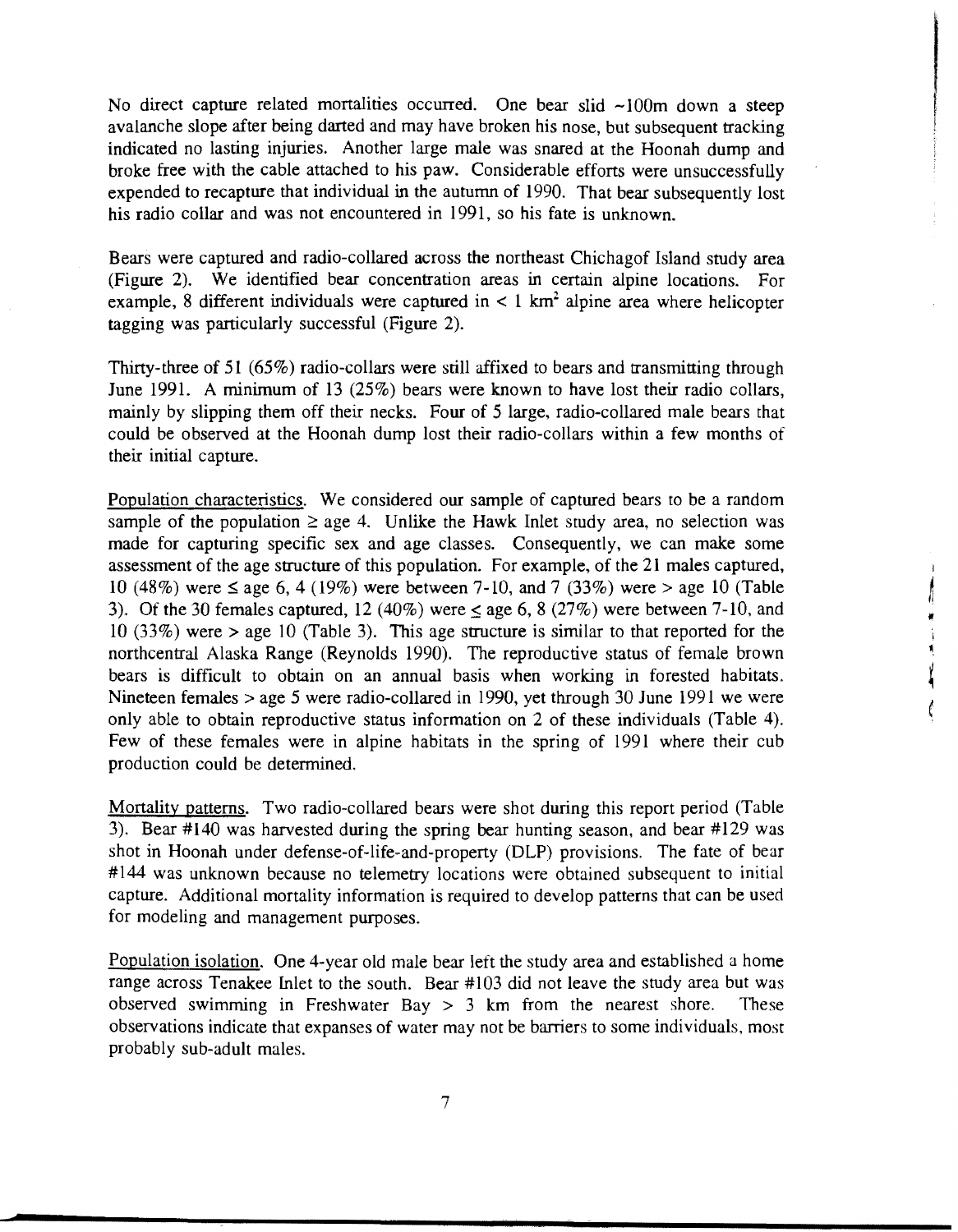Short- and long-term home range changes relative to logging and roadbuilding. Thirteen bears have been radio-collared and have parts or all of their home ranges within the Game, Seagull, and Bear creek watersheds that are scheduled for logging. Aerial telemetry flights were conducted to establish pre-logging home ranges for these individuals.

Ecology of bears associated with the Hoonah dump. The Hoonah dump (landfill) is wellknown by locals as a popular bear-viewing area. On any given evening in the summer, from 0 to 5 vehicles and upwards of 15 people were viewing bears at any point in time. Direct observations indicate that some people save their trash and fish scraps to feed these bears.

Four male bears were snared and radio-collared at the dump (Figure 2, Table 3). Two additional large males that were captured elsewhere on the study area were subsequently observed and/or recaptured at the dump. Evening observation bouts in the summers of 1990 and 1991 indicate that female bears seldom, if ever visit the dump.

Some bears travel long distances to the dump and different bears use the dump to varying degrees. For example, #142 is a chronic dump bear, with a small home range centered on the dump. In contrast, bear #129 was initially captured and radio-collared on 26 June 1990, 24 km from the dump. This large male was not near the dump until early October 1990 when it travelled essentially 'straight-line' to the landfill. This bear was shot a few days later under DLP provisions. Male #146 was initially captured at the dump and visits the facility on an irregular basis (Figure 3) as part of its large home range. This bear denned within 2 km of the dump while during the next spring it was encountered for a one week period 29 km across the study area.

Patterns of human access and brown bear mortality. It is useful for land and wildlife managers to understand if and how patterns of human access to pristine habitats relate to patterns of brown bear mortality. McLellan (1990) and others reviewed this topic and found varying short- and long-term impacts to bear use of space, habitats, and ultimately population size. It has been demonstrated elsewhere that those activities associated with resource extraction result in population declines or extirpation (e.g., Horejsi 1989). We explored the relationship between human access and brown bear mortality for northeast Chichagof Island as part of a larger viability analysis and conservation plan (Appendix A). The situation is somewhat different in southeast Alaska than in many other portions of brown/grizzly bear range because the populations are high and insular.

To correlate some of the attributes of resource extraction and brown bear harvest, we collated three data bases. We obtained all brown bear harvest records from 1961 through 1989 for southeast Alaska and extracted those kills that occurred on the northeast Chichagof Island study area. This totalled 213 harvest records. Next, we acquired 12 years of ferry traffic records from the Alaska Marine Highway System, focusing on the monthly number of passengers and vehicles disembarking at Hoonah during October and

-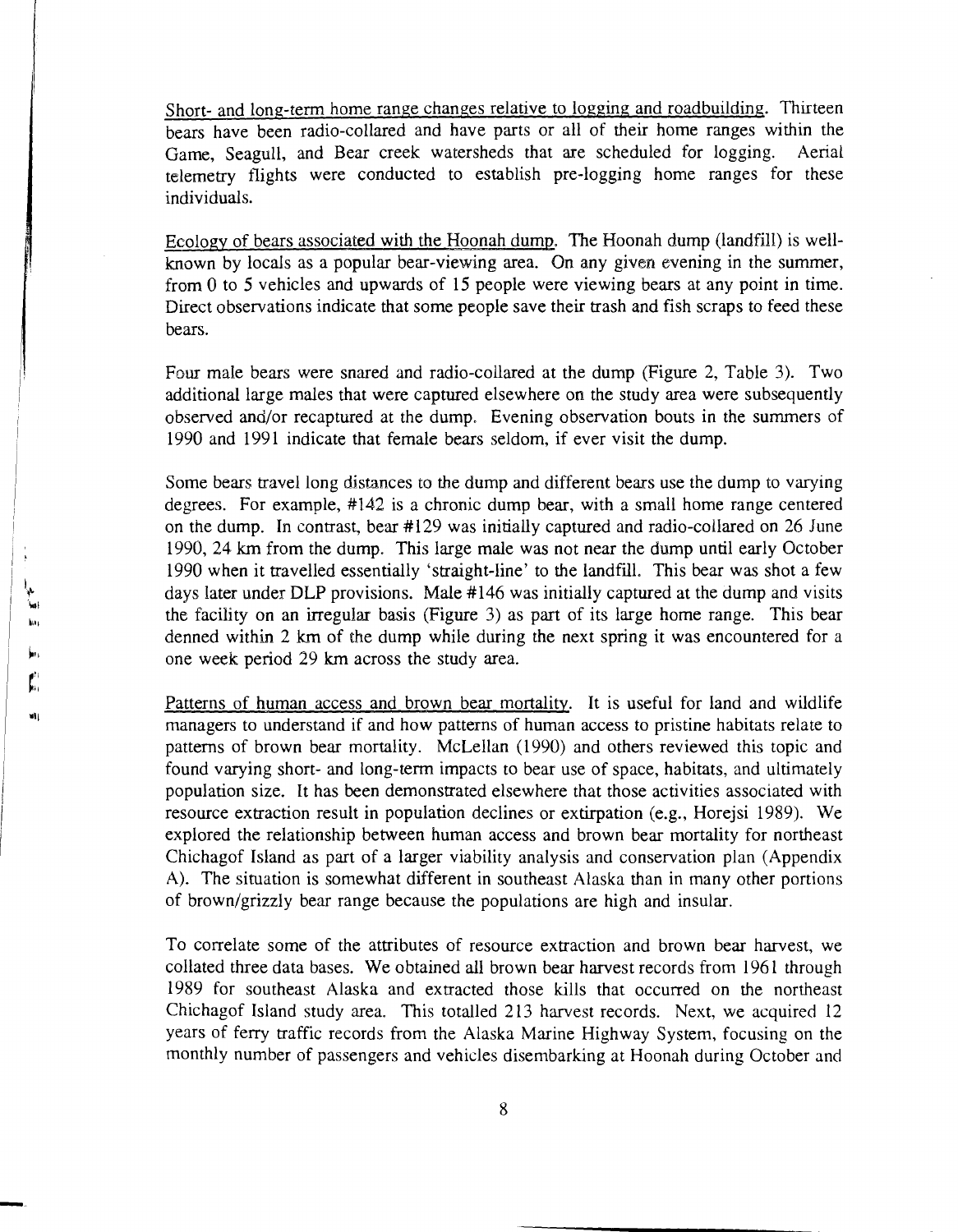November. From 1985 to 1989, November ferry traffic to Hoonah was the busiest of any month of the year. We believe that this ferry traffic was associated largely with deer hunting. Fourteen years of road construction records for the Hoonah road system (about 75% of the roads) were provided by the Forest Service. Data were provided as miles of road built by year.

Records of total brown bear harvest on northeast Chichagof Island from 1961 through 1989 indicate that no DLP deaths were reported before 1972 (Figure 4). Logging camps and road construction began in the late 1970s and early 1980s. Reported DLP brown bear deaths rose from 2 during the period from 1961-1975, to 26 from 1976-1989. Much of the increase in bear mortality occurred during autumn. Of 57 brown bears hunter-killed from 1985-1988, 56% were shot during autumn, essentially being an additive mortality from historic patterns. Of 213 total known harvested brown bears, 88% were hunting kills, 10% were DLP deaths, and 2% were known illegal kills.

Simple correlations indicated significant positive associations between the autumn brown bear kill and the sum of roads built per year  $(r = 0.93; P < 0.01, n = 11$  years), and the DLP deaths and the sum of roads built per year  $(r = 0.59; P < 0.05, n = 11$  years). We believe that there is a strong relationship between road access and increased humaninduced brown bear mortality (Figure 5). Increases in ferry traffic were also positively associated with bear mortality. For example, autumn brown bear kill and both passengers and vehicles disembarking at Hoonah in October and November were correlated  $(r = 0.82, r = 0.82)$  $r = 0.84$ , P's < 0.01,  $n = 11$  years). Owing to agency concerns over the high harvest rate, the autumn brown bear hunting season was closed in 1989 for northeast Chichagof, and subsequent harvest was reduced (Figure 5).

I

It

I ~

Population projection modeling. A series of Monte Carlo simulations were conducted to estimate the long-term viability of the northeast Chichagof Island bear population under mortality rates we believed occurred in the late 1980s (Appendix A). Population size over time was modeled using POPDYN4 by J. W. Grier of North Dakota State University (Grier 1980, 1988, Grier and Barclay 1988). We assumed a starting population size of 250 brown bears for a few convenient reasons. The Tongass Land Management Plan Revision Draft Environmental Impact Statement used this number for Admiralty, Baranof and Chichagof islands separately in their viability assessment. We also felt that 250 was a reasonable estimate of the actual population size for the study area. Given the best available data from southeast Alaska, we determined that an initial population of 250 brown bears had a high probability of not remaining viable under moderate mortality rates. These simulations indicated that emergency closure of bear hunting on northeast Chichagof Island was prudent. Further refinement of the modeling methods will aid with conservation planning (see Appendix A) and help with a more accurate viability analysis (e.g., Dennis et al. 1991).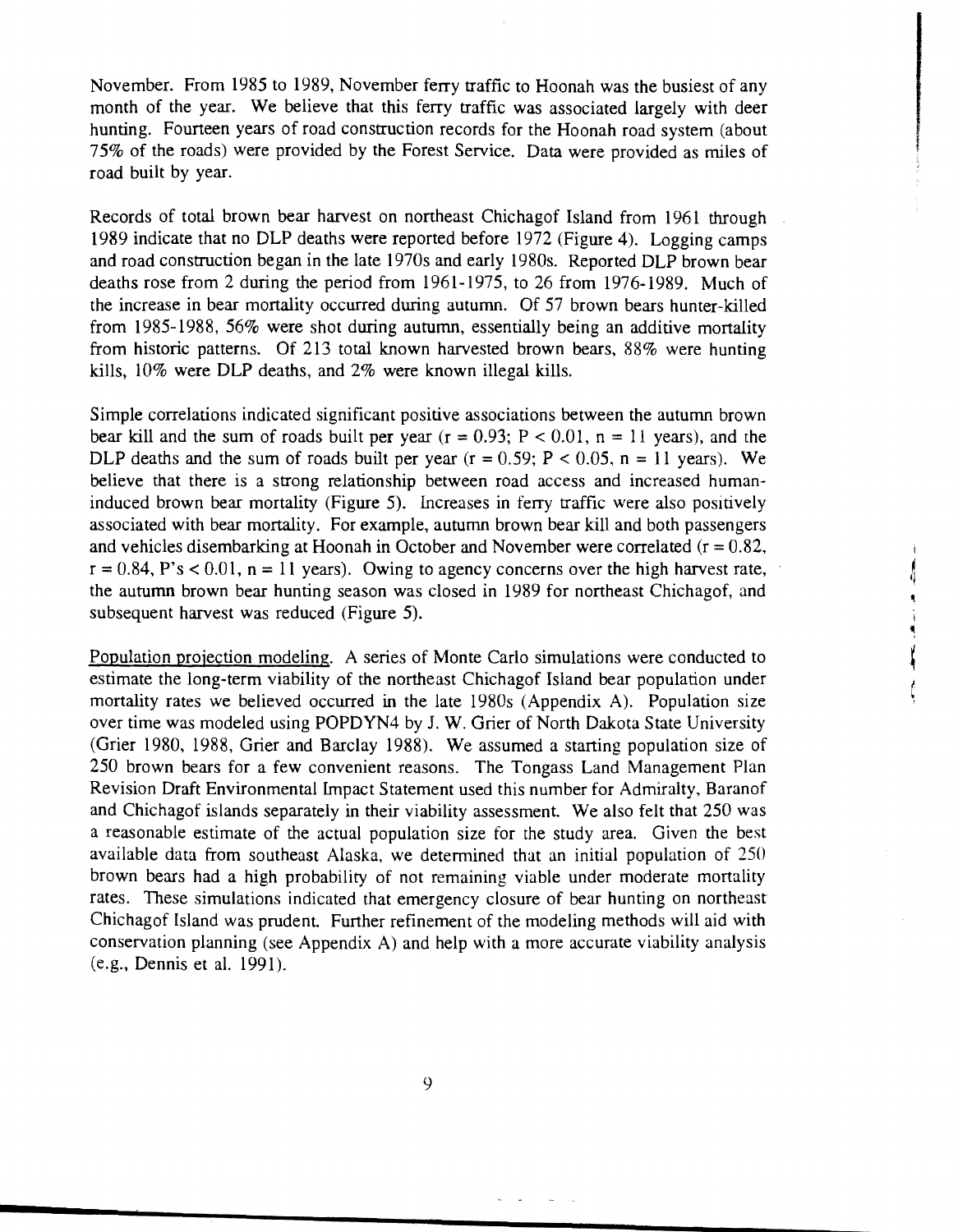# ACKNOWLEDGMENTS

This study would not be possible without the administrative support of D. Anderson, J. Capp, J. Christener, J. Cottrell, R. Dewey, S. Harrison, F. Samson, and T. Schenck. B. Brooks, B. Englebrecht, W. Loofbourrow, J. Query, L. Shipley, and staff at the Hoonah Ranger District contributed valuable field support and to project safety. The advice of J. Schoen continues to be an integral part of this project.

## LITERATURE CITED

- Archibald, W. R., R.Ellis, and A. N. Hamilton. 1987. Responses of grizzly bears to logging truck traffic in the Kimsquit River Valley, British Columbia. Int. Conf. Bear Res. and Manage. 7:251-257.
- Chu, D. S., B. A. Hoover, M. R. Fuller, and P. H. Geissler. 1988. Telemetry location error in a forested habitat. Pages 188-194 *in* C. J. Amlaner, Jr., ed. Biotelemetry X: Proc. Tenth Inter. Symp. Biotelem. Univ. Arkansas Press, Fayetteville.
- Dennis, B., P. L. Munholland, and J. M. Scott. 1991. Estimation of growth and extinction parameters for endangered species. Ecol. Mongr. 61:115-143.
- Garrott, R. A., G. C. White, R. M. Bartrnann, and D. L. Weybright. 1986: Reflected signal bias in biotelemetry triangulation systems. J. Wildl. Manage. 50:752-761.
- Grie:, J. W. 1980. Modeling approaches to bald eagle population dynamics. Wildlife Society Bulletin 8(4):316-322.
- Grier, J. W. 1989. POPDYN4.0. (computer software). North Dakota State Univ., Fargo.
- Grier, J. W., and J. H. Barclay. 1988. Dynamics of founder populations established by reintroduction. Pages 689-700 *in* T. J. Cade, J. H. Enderson, C. G. Thelander, and C. M. White, eds. Peregrine falcon populations- their management and recovery. The Peregrine Fund, Inc. Boise, Id.
- Horejsi, B. L. 1989. Uncontrolled land-use threatens an international grizzly bear population. Conservation Biology 3:220-223.

Kenward, R. 1987. Wildlife radio tagging. Academic Press. London. 222pp.

Martin, J. R., W. W. Brady, and J. M. Downs. 1985. Preliminary forest plant associations (habitat types) of southeast Alaska: Chatham Area. Tongass National Forest. USDA For. Serv., Sitka, Ak. 91pp. Draft.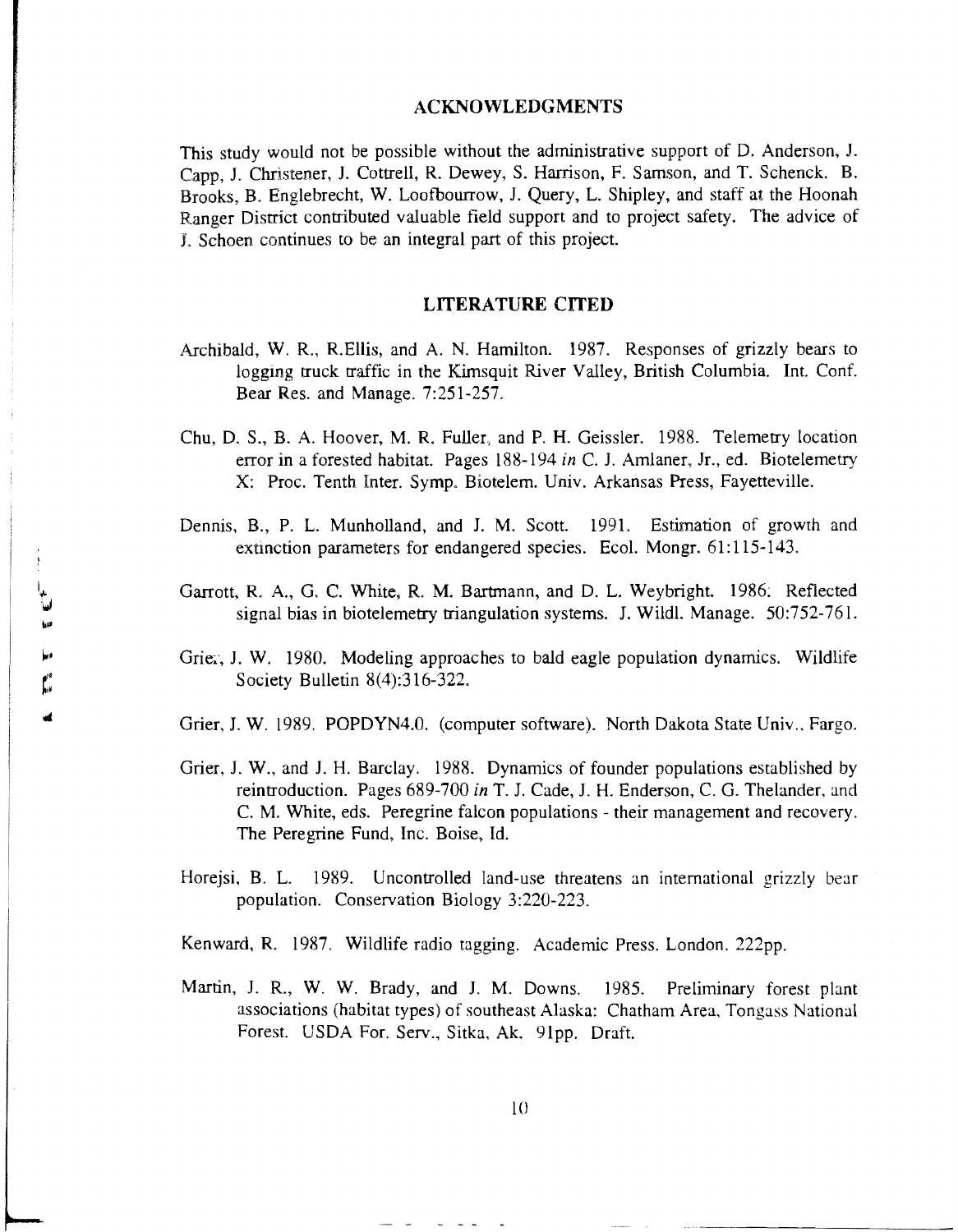- McLellan, B. N. 1989a. Dynamics of a grizzly bear population during a period of industrial resource extraction. I. Density and age-sex composition. Can. J. Zool. 67:1856-1860.
- McLellan, B. N. 1989b. Dynamics of a grizzly bear population during a period of industrial resource extraction. II. Mortality rates and causes of death. Can. J. Zool. 67:1861-1864.
- McLellan, B. N. 1990. Relationships between human industrial activity and grizzly bears. Int. Conf. Bear Res. and Manage. 8:57-64.
- McLellan, B. N., and D. M. Shackleton. 1988. Grizzly bears and resource-extraction industries: effects of roads on behaviour, habitat use and demography. J. Appl. Ecol. 25:451-460.
- McLellan, B. N., and D. M. Shackelton. 1989. Grizzly bears and resource-extraction industries: habitat displacement in response to seismic exploration, timber harvesting and road maintenance. J. Appl. Ecol. 26:371-380.
- Miller, S. D. 1990. Population management of bears in North America. Int. Conf. Bear Res. and Manage. 8:357-373.
- Reynolds, H. V. 1990. Population dynamics of a hunted grizzly bear population in the northcentral Alaska range. Alaska Dep. Fish and Game. Fed Aid in Wildl. Rest. Prog. Rep. Proj. W-23-2. Juneau. 63pp.
- Schoen, J. W. 1982. Brown bear habitat preferences and brown bear logging and mining relationships in southeast Alaska. Alaska Dep. Fish and Game. Fed. Aid in Wildl. Rest. Prog. Rep. Proj. W-22-1. Juneau. 44pp.
- Schoen, 1. W. 1990. Bear habitat management: a review and future perspective. Int. Conf. Bear Res. and Manage. 8:143-154.
- Schoen, J. W., and L. R. Beier. 1983. Brown bear habitat preferences and brown bear logging and mining relationships in southeast Alaska. Alaska Dep. Fish and Game. Fed. Aid in Wildl. Rest. Prog. Rep. Proj. W-22-2. Juneau. 39pp.
- Schoen, J. W., and L. R. Beier. 1985. Brown bear habitat preferences and brown bear logging and mining relationships in southeast Alaska. Alaska Dep. Fish and Game. Fed. Aid in Wildl. Rest. Prog. Rep. Proj. W-22-3. Juneau. 83pp.
- Schoen, J. W., and L. R. Beier. 1986. Brown bear habitat preferences and brown bear logging and mining relationships in southeast Alaska. Alaska Dep. Fish and Game. Fed Aid in Wildl. Rest. Prog. Rep. Proj. W-22-4. Juneau. 45pp.

1 1

..----------,----------------------

~ I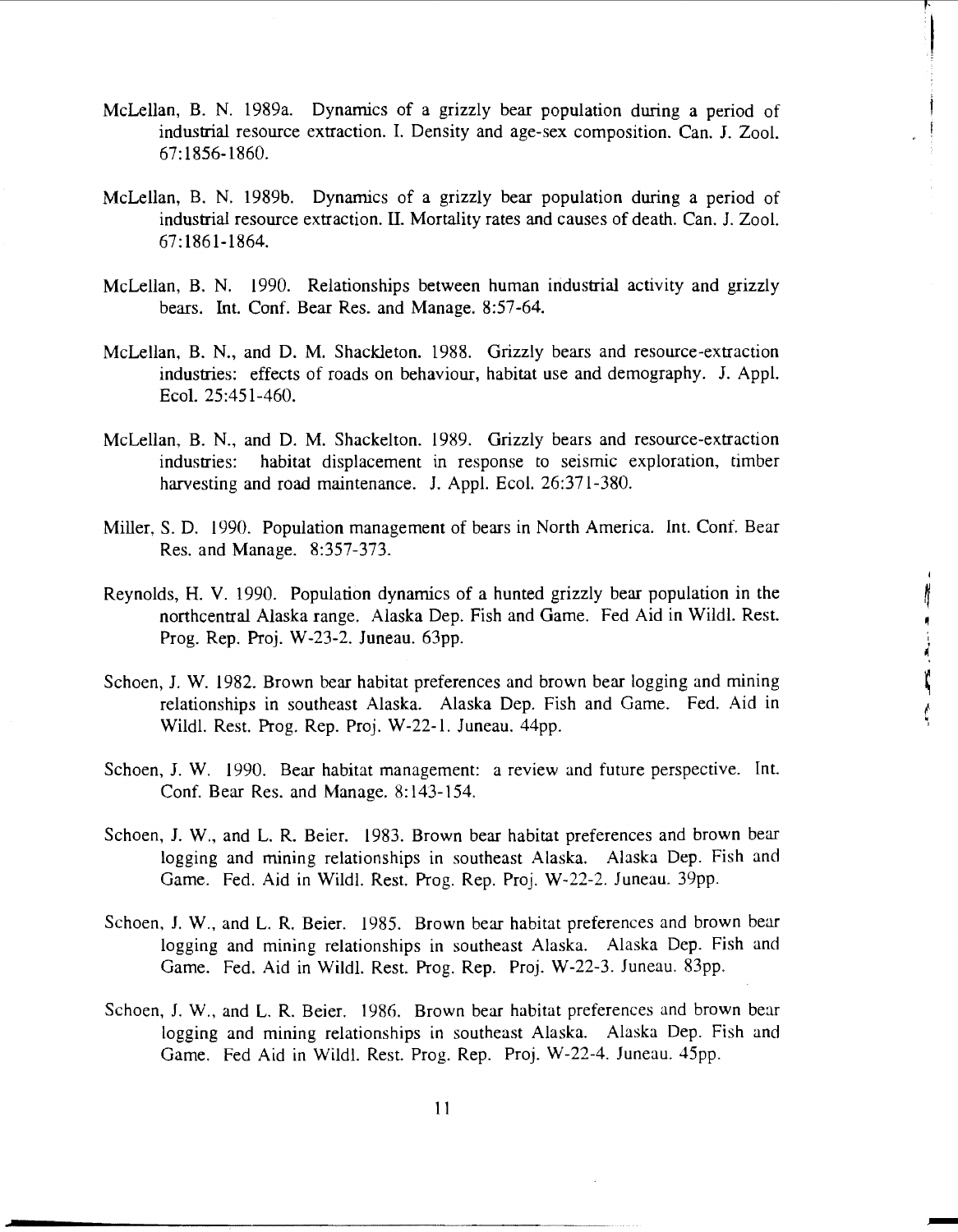- Schoen, J. W., and L. R. Beier. 1987. Brown bear habitat preferences and brown bear logging and mining relationships in southeast Alaska. Alaska Dep. Fish and Game. Fed. Aid in Wildl. Rest. Prog. Rep. Proj. W-22-5. Juneau. 48pp.
- Schoen, J. W., and L. R. Beier. 1988. Brown bear habitat preferences and brown bear logging and mining relationships in southeast Alaska. Alaska Dep. Fish and Game. Fed. Aid in Wildl. Rest. Prog. Rep. Proj. W-22-6. Juneau. 27pp.
- Schoen, J. W., and L. R. Beier. 1989. Brown bear habitat preferences and brown bear logging and mining relationships in southeast Alaska. Alaska Dep. Fish and Game. Fed. Aid in Wildl. Rest. Prog. Rep. Proj. W-23-1. Juneau. 32pp.
- Schoen, J. W., R. W. Flynn, L. H. Suring, L. R. Beier, and M. L. Orme. 1989. Habitat capability model for brown bear in southeast Alaska. Appendix A in J. W. Schoen and L. R. Beier, Alaska Dep. Fish and Game, Fed. Aid in Wildl. Rest. Prog. Rep. W-23-1.
- Schoen, J. W., and L. R. Beier. 1990. Brown bear habitat preferences and brown bear logging and mining relationships in southeast Alaska. Alaska Dep. Fish and Game Fed. Aid in Wildl. Rest. Final Rep. Proj. W-23-3. Juneau. 90pp.
- Sidle, W. B., and L. H. Suring. 1986. Wildlife and fisheries habitat management notes. U.S. Dep. Agric., For. Serv., Tech. PubL RlO-TP-2.
- Taylor, W. P., Jr., H. V. Reynolds Ill, and W. B. Ballard. 1989. Immobilization of grizzly bears with ti:etamine hydrochloride and zolazepam hydrochloride. J. Wildl. Manage. 53:978-981.
- White, G. C., and R. A. Garrott. 1990. Analysis of wildlife radio-tracking data. Academic Press, New York. 383pp.

Prepared by

 $\overline{1}$ 

 $\frac{1}{2}$ 

Kimberly Titus

La Vern R. Beier Wildlife Technician V

Approved by

Wildlife Biologist III David G. Kelleyhouse, Director Division of Wildlife Conservation

Steven R. Peterson, Senior Staff Biologist Division of Wildlife Conservation

12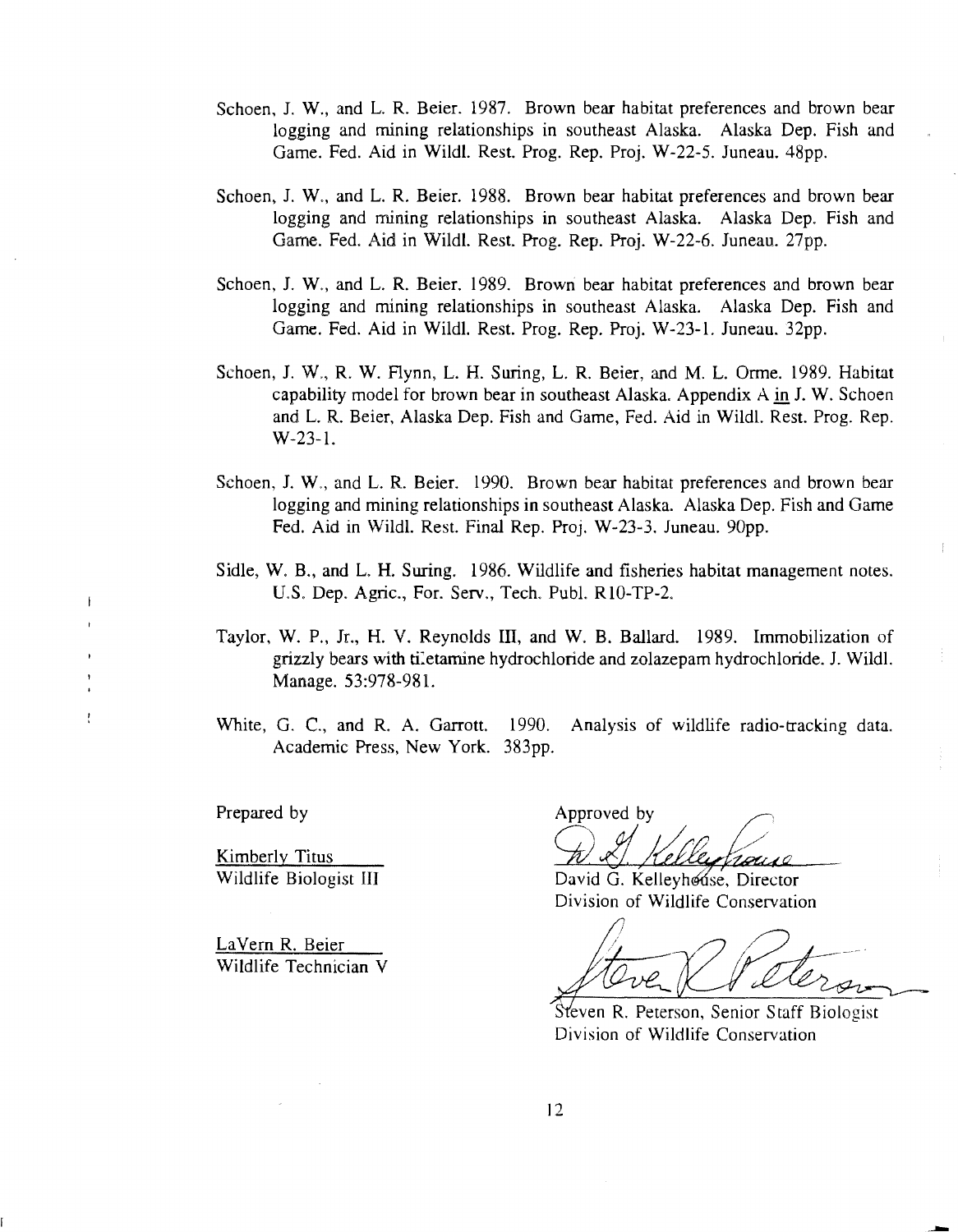

Figure 1. Locations of brown bear study areas on Admiralty and Chichagof islands, southeast Alaska.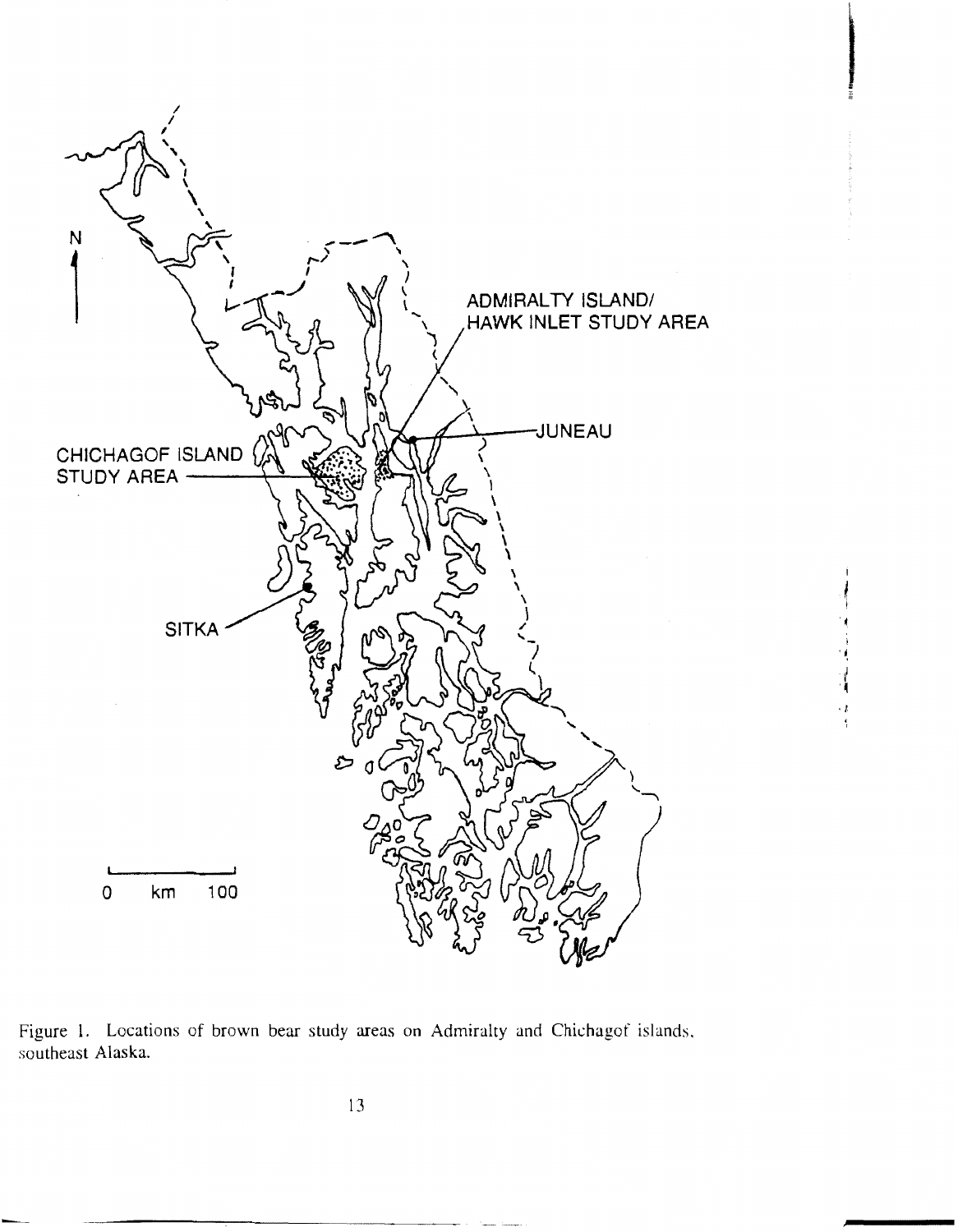

Figure 2. Number of brown bears initially captured by location on northeast Chichagof Island, Alaska, October 1989 through June 1991. Light circles represent bears captured via helicopter and dark circles represent bears captured with snares or freeranged.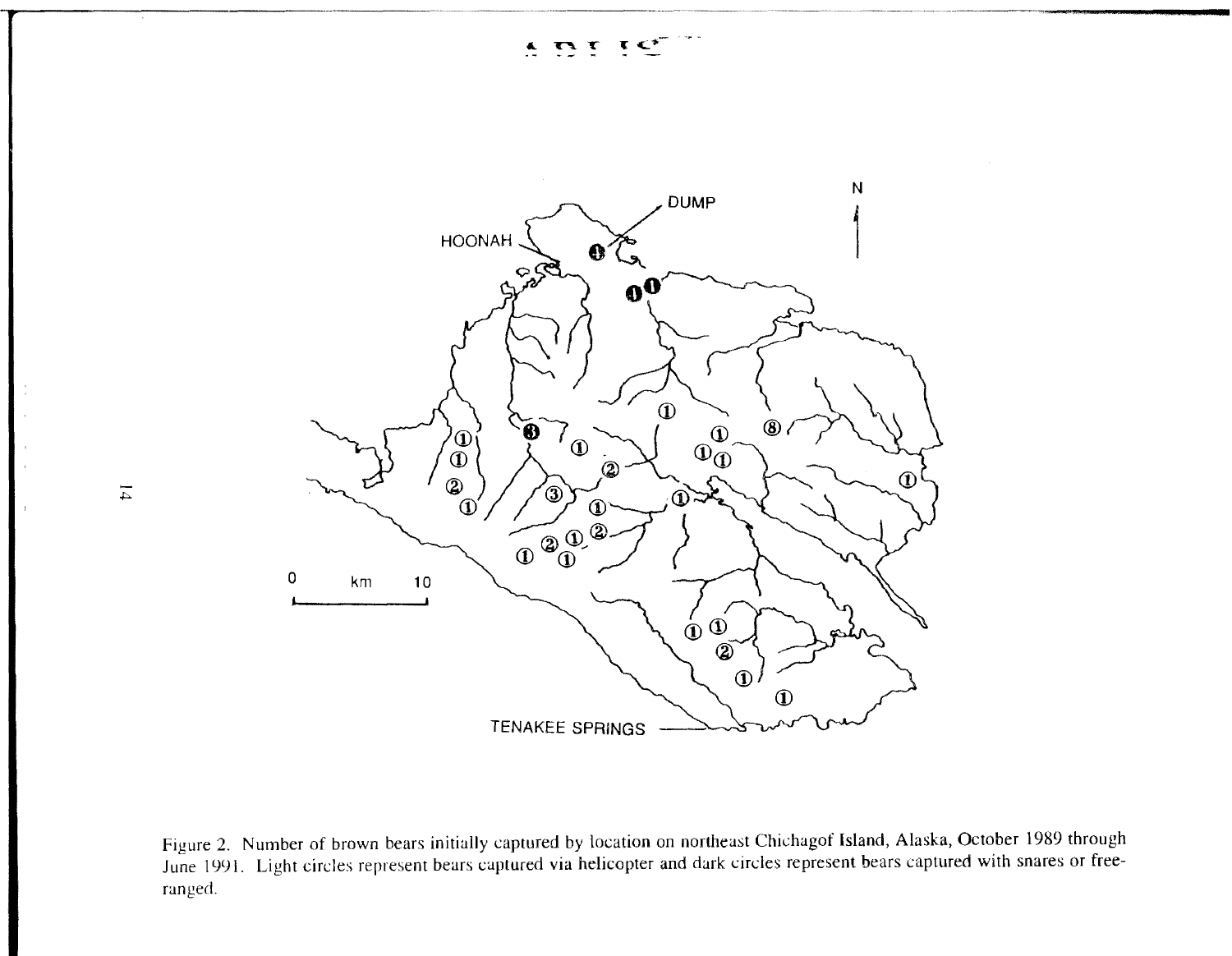

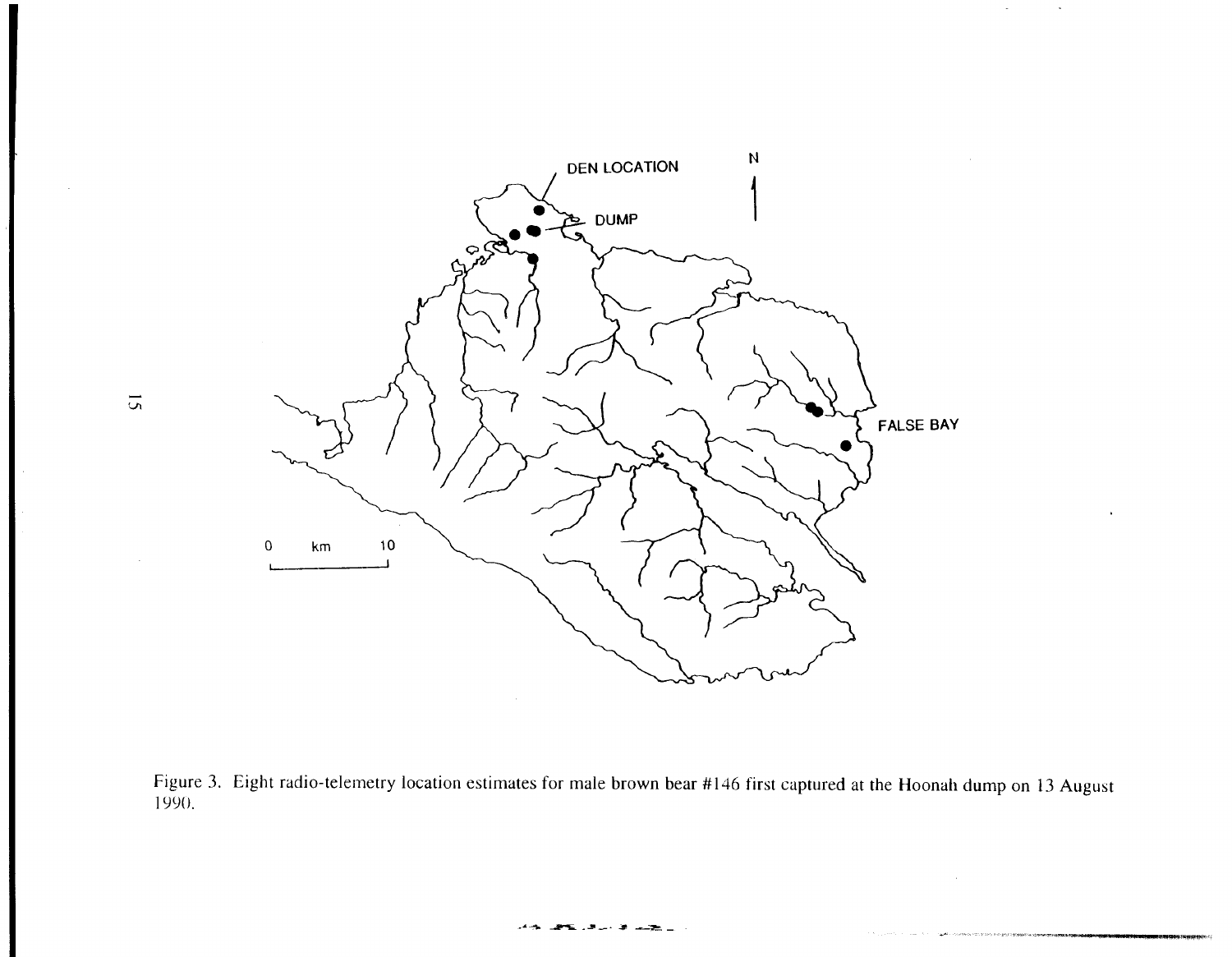ADI र द\*

~~- -----------



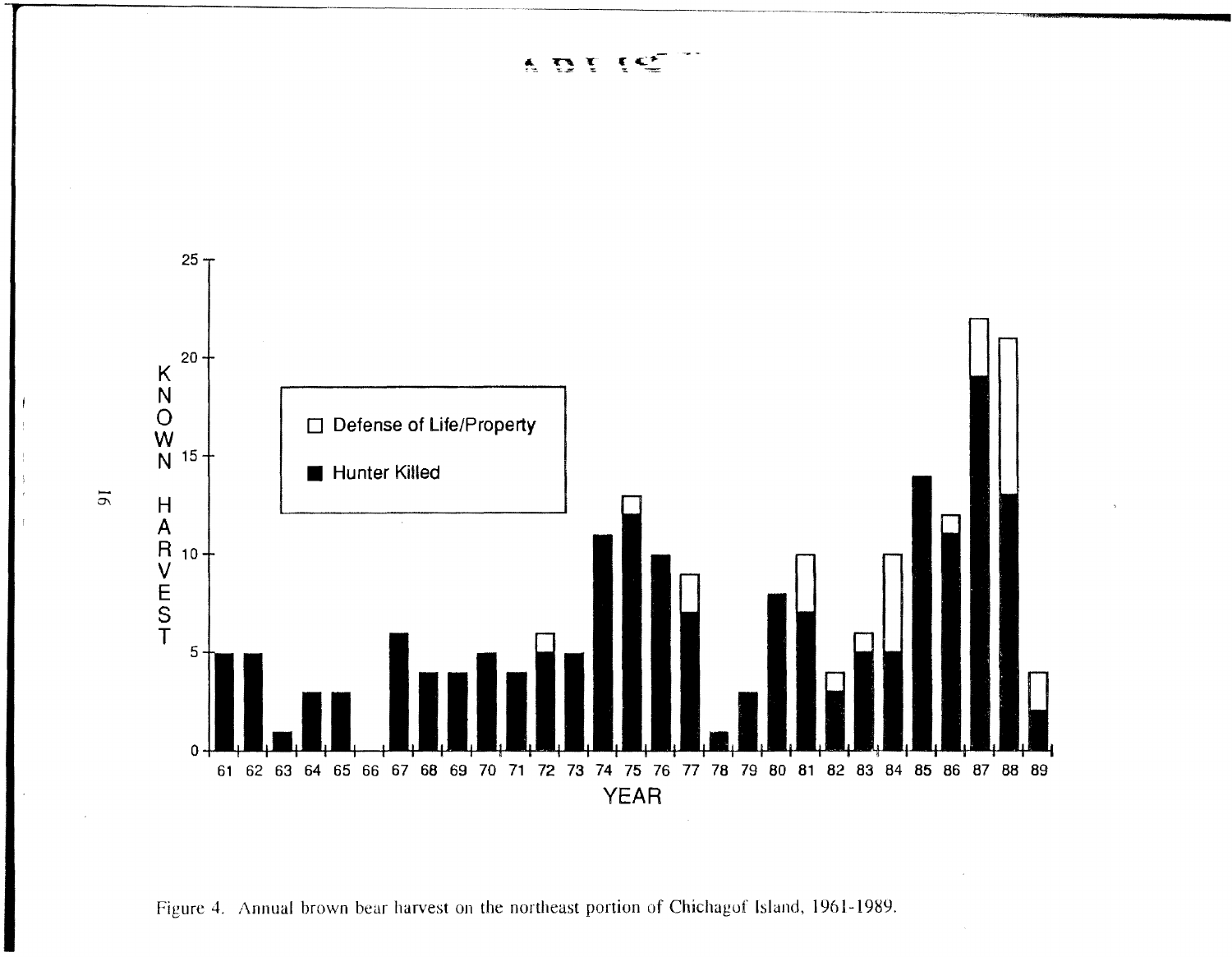

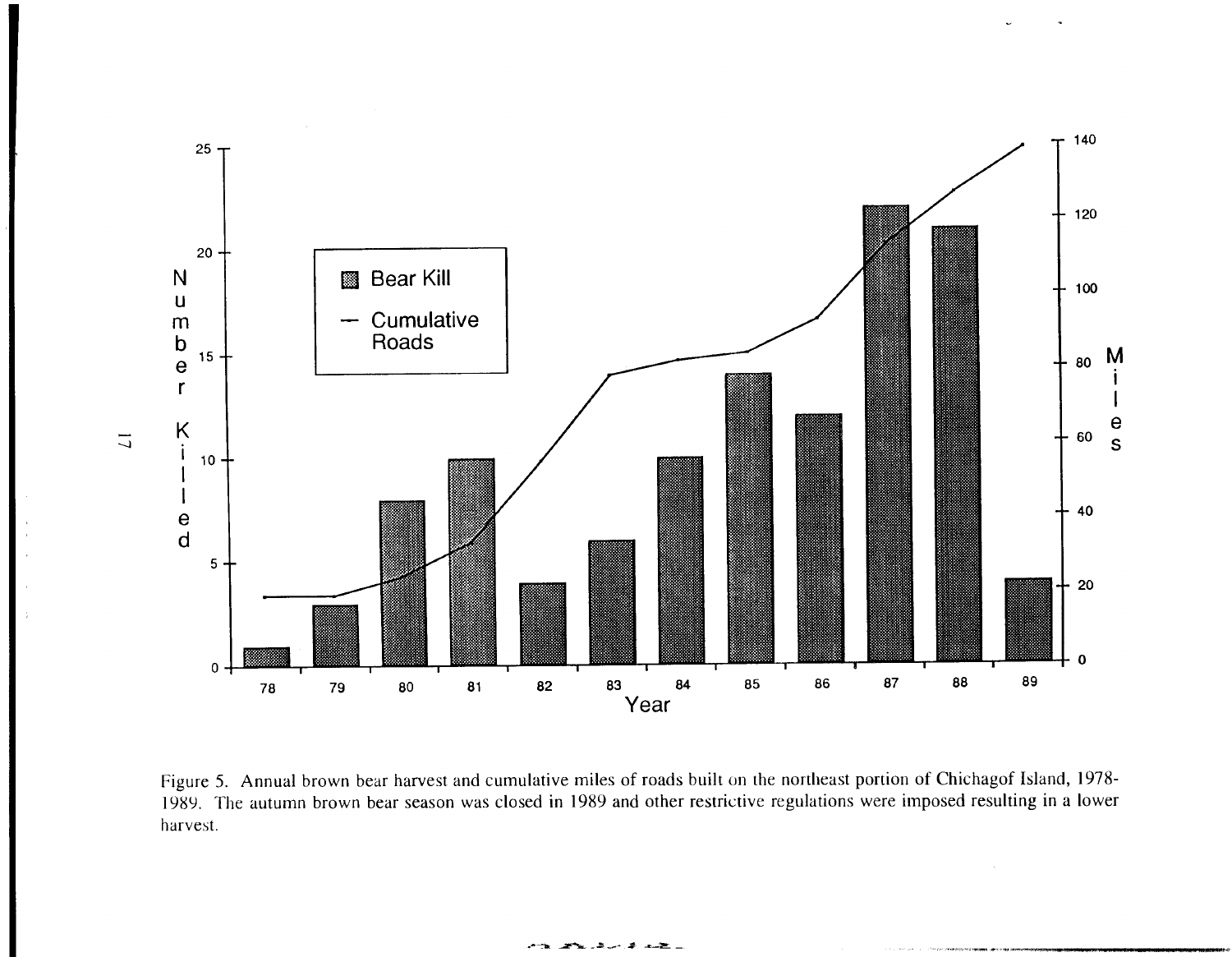$\ddot{ }$ ADISE

|                                  |             |                  | Capture (recapture) |            |              |                                        |
|----------------------------------|-------------|------------------|---------------------|------------|--------------|----------------------------------------|
| Bear                             |             |                  |                     |            |              | CaptureCurrent Status                  |
| No.                              | Location    | Sex              | Age <sup>a</sup>    | Weight(kg) | Date         | techniques <sup>c</sup> (30 June 1991) |
| <b>Greens Creek</b><br>04        | $\mathsf F$ | 6                | $214^d$             | 9/29/83    | H            | Sport harvest 9/87                     |
| King Salmon<br>06                | F           | 8                | 150 <sup>d</sup>    | 9/27/81    | $\mathbf H$  |                                        |
| Wheeler Creek<br>06.             | F           | 10               | $153^d$             | (6/14/83)  | H            | Lost radio 5/86                        |
| Pack Creek<br>07                 | F           | 11               | 150                 | 8/26/82    | D            | No radio                               |
| Pack Creek<br>08                 | F           | 10               | 150                 | 8/26/82    | T            |                                        |
| Pack Creek<br>08                 | F           | 16               | 120                 | (7/19/88)  | D            | Removed radio                          |
| Pack Creek<br>09 <sup>t</sup>    | F           | $\mathbf{1}$     | 54                  | 8/26/82    | $\mathbf{D}$ | No radio                               |
| <b>Greens</b> Creek<br>10        | M           | 11               | $280^4$             | 7/2/82     | H            |                                        |
| <b>Greens</b> Creek<br>10.       | M           | 13               | 288 <sup>d</sup>    | (7/6/84)   | $\mathbf H$  |                                        |
| Hawk Inlet<br>10.                | M           | 15               | 315                 | (6/9/86)   | ${\bf S}$    | Lost radio 5/87                        |
| Pack Creek<br>$\mathbf{11}$      | M           | 4                | 120                 | 8/28/82    | T            | Sport harvest 5/83                     |
| <b>Greens</b> Creek<br>13        | M           | 15               | $284^{\rm d}$       | 6/14/83    | $\mathbf H$  |                                        |
| <b>Greens</b> Creek<br>13        | M           | 16               | 27C <sup>d</sup>    | (7/6/84)   | $\mathbf H$  |                                        |
| Hawk Inlet<br>13                 | M           | 18               | 270                 | (6/11/86)  | S            | Sport harvest 5/88                     |
| <b>Greens</b> Creek<br>14        | F           | 7                | 120                 | 9/26/81    | H            |                                        |
| <b>Greens</b> Creek<br>14.       | F           | 8                | 90                  | (7/2/82)   | H            |                                        |
| Greens Creek<br>14               | Ė           | 11               | 95 <sup>4</sup>     | (7/8/85)   | Н            | Bear kill 8/88                         |
| <b>B14</b>                       | King Salmon | $\mathbf F$      | $\overline{2}$      | 100        | 9/26/81      | <b>HMortality</b>                      |
| <b>Greens</b> Creek<br>16.       | F           | 4                | 90 <sup>d</sup>     | 6/16/83    | H            |                                        |
| Wheeler Mountain<br>16           | $\mathbf F$ | 8                | 170 <sup>d</sup>    | (6/28/87)  | H            | Last located 3/90                      |
| Greens Creek<br>17               | M           | (3)              | 68                  | 7/13/90    | H            | No radio                               |
| Greens Creek<br>18.              | M           | 6                | 214 <sup>4</sup>    | 6/17/83    | $\mathbf{H}$ | Last located 8/85                      |
| King Salmon<br>19                | F           | 13               | 191                 | 9/29/83    | H            | Mortality                              |
| Greens Creek<br>20               | M           | 5                | 100                 | 7/30/82    | S            | --                                     |
| King Salmon<br>20                | M           | 6                | 135                 | (5/1/83)   | $\mathbf H$  | Mortality                              |
| $25k$ Greens Creek               | M           | $\boldsymbol{2}$ | 68                  | 6/26/87    | $\mathbf{H}$ | Last located 9/89                      |
| 27 <sup>h</sup> Greens Creek     | M           | $\overline{2}$   | 77                  | 6/11/86    | ${\bf S}$    |                                        |
| 27 <sup>h</sup><br>Greens Creek  | M           | 3                | 154 <sup>d</sup>    | (6/28/87)  | H            |                                        |
| Lake Florence<br>27 <sup>h</sup> | M           | 5                | 159                 | (7/6/88)   | $\mathbf H$  | Removed radio                          |
| Greens Creek<br>28               | M           | 13               | 260                 | 6/11/86    | S            |                                        |
| 28<br>Wheeler Mountain           | M           | 13               | 260                 | (7/10/86)  | $\mathbf{H}$ | Sport harvest 5/87                     |

Table I. Summary and status of brown bears captured on Admiralty Island, autumn 1981 lhrough 30 June 1991.

----------~~~-~- -~----

l,

 $\sim 10^7$ 

(continued)

 $\sim$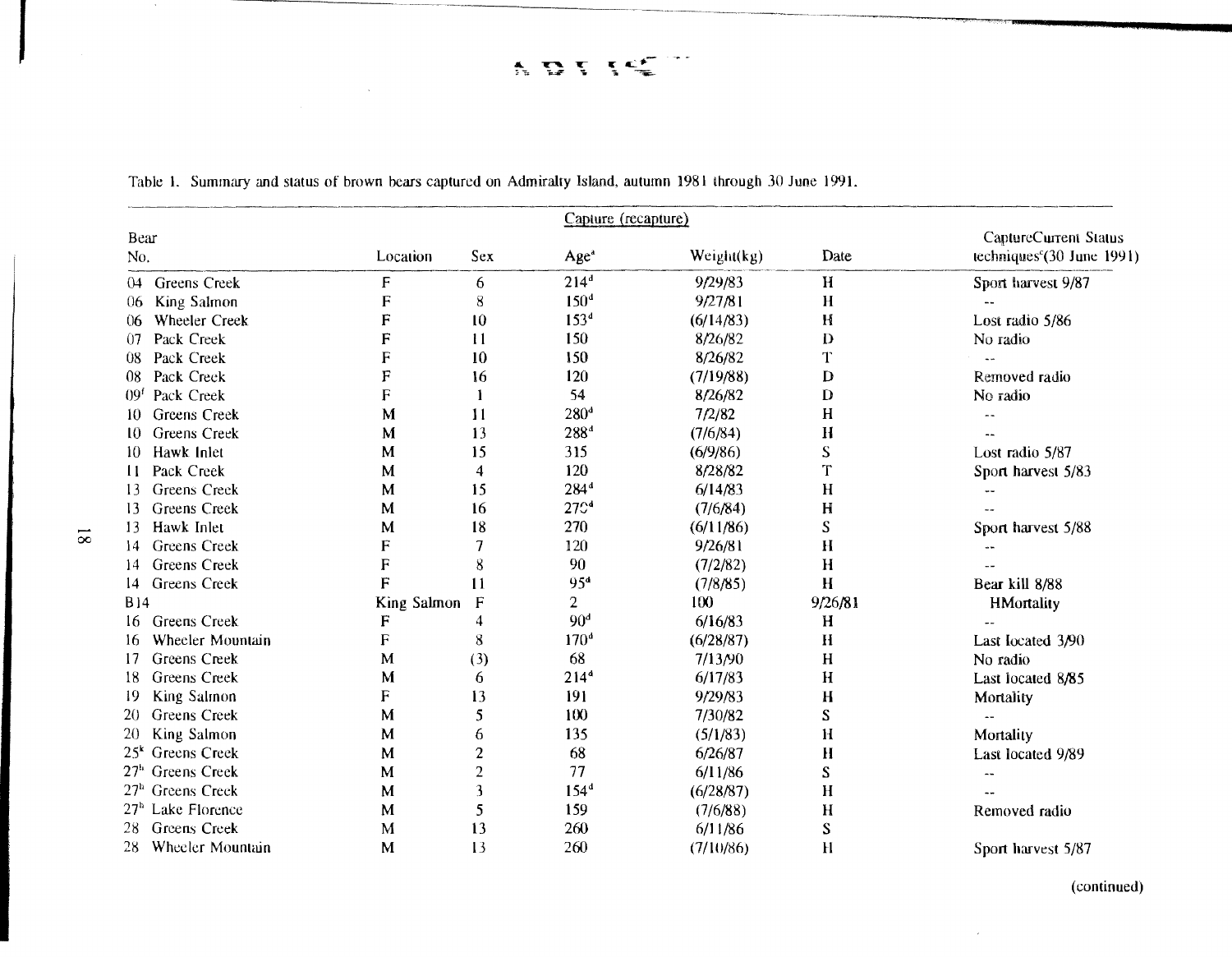Table I. (continued)

|                            |          |                           | Capture (recapture) |            |             |                              |
|----------------------------|----------|---------------------------|---------------------|------------|-------------|------------------------------|
| Bear                       |          |                           |                     |            |             | <b>CaptureCurrent Status</b> |
| No.                        | Location | <b>Sex</b>                | Age <sup>a</sup>    | Weight(kg) | Date        | techniques $(30$ June 1991)  |
| Wheeler Mountain<br>29     | F        | 12                        | 158                 | (7/5/84)   | H           | Last located 11/84           |
| Mansfield Peninsula<br>34  | F        | $\overline{c}$            | 70                  | 7/8/82     | H           | Sport harvest 9/83           |
| <b>Wheeler Creek</b><br>35 | F        | 8                         | 135 <sup>d</sup>    | 6/17/83    | $\mathbf H$ | Mortality                    |
| Mansfield Peninsula<br>36  | F        | $\mathbf{I}$              | 230                 | 9/26/81    | H           | Lost radio 5/82              |
| Mansfield Peninsula<br>37  | F        | 10                        | 270                 | 8/3/82     | S           | Sport harvest 10/83          |
| Greens Creek<br>38         | F        | 23                        | 280                 | 7/2/82     | H           |                              |
| Greens Creek<br>38         | F        | 26                        | 180 <sup>4</sup>    | (7/8/85)   | H           | Found dead 5/86              |
| 39<br>Mansfield Peninsula  | F        | 9                         | 270                 | 8/7/82     | S           |                              |
| Mansfield Peninsula<br>39  | F        | 12                        | 171 <sup>d</sup>    | (7/9/85)   | H           |                              |
| Mansfield Peninsula<br>-39 | F        | 15                        | 181 <sup>4</sup>    | (6/16/89)  | H           | Transmitting                 |
| <b>Greens Creek</b><br>40  | M        | 10                        | 180                 | 6/21/83    | $\mathbf H$ | Last located 8/85            |
| Mansfield Peninsula<br>41  | M        | $\mathbf{2}$              | 135                 | 6/21/84    | $\bf{H}$    | Sport harvest 9/86           |
| King Salmon<br>43          | F        | 15                        | 250                 | 9/27/81    | H           |                              |
| Greens Creek<br>43         | F        | 20                        | 114                 | (7/3/86)   | Ħ           |                              |
| King Salmon<br>43          | F        | 23                        | 136 <sup>d</sup>    | (6/20/89)  | H           | Transmitting                 |
| Greens Creek<br>46         | M        | 11                        | 248 <sup>4</sup>    | 6/26/86    | H           | Last located 1988            |
| Wheeler Mountain<br>47     | м        | 15                        | 480                 | 7/3/90     | H           | Transmitting                 |
| Greens Creek<br>48         | М        | adult                     | 300                 | 8/3/82     | S           | Lost radio 6/83              |
| Mansfield Peninsula<br>49  | M        | 3                         | 100                 | 6/16/84    | H           | No radio                     |
| <b>Greens</b> Creek<br>50  | М        | 3                         | 120                 | 9/26/81    | $\mathbf H$ |                              |
| Greens Creek<br>50         | M        | 5                         | 146                 | (6/17/83)  | H           | Lost radio 5/85              |
| Greens Creek<br>51         | M        |                           | 60                  | 8/28/81    | S           | Lost radio 9/81              |
| <b>Greens</b> Creek<br>52  | M        | 5                         | 190                 | 6/26/86    | H           | Last located 9/89            |
| Eagle Peak<br>54           | М        | 3                         | 73                  | 6/26/87    | H           | Lost radio 1988              |
| Greens Creek<br>55         | F        | $\overline{\overline{1}}$ | 124                 | 6/21/83    | H           |                              |
| Greens Creek<br>55         | F        | 10                        | 155 <sup>d</sup>    | (7/10/86)  | H           |                              |
| <b>Greens</b> Creek<br>55  | F        | 11                        | 113                 | (6/26/87)  | Ħ           | Last located 1988            |
| <b>Greens Creek</b><br>56  | F        | 13                        | 17 <sub>0</sub>     | 7/30/82    | S           |                              |
| Greens Creek<br>56         | F        | 16                        | 158 <sup>d</sup>    | (7/8/85)   | H           |                              |
| Greens Creek<br>56         | F        | 19                        | 181                 | (6/16/89)  | H           | Transmitting                 |
| Greens Creek<br>57         | F        | 11                        | 203 <sup>4</sup>    | 9/28/83    | $\bf{H}$    | Last located 7/85            |

**POLICE AND ARRIVERS** 

 $\sim$ 

(continued)

 $\bar{x}$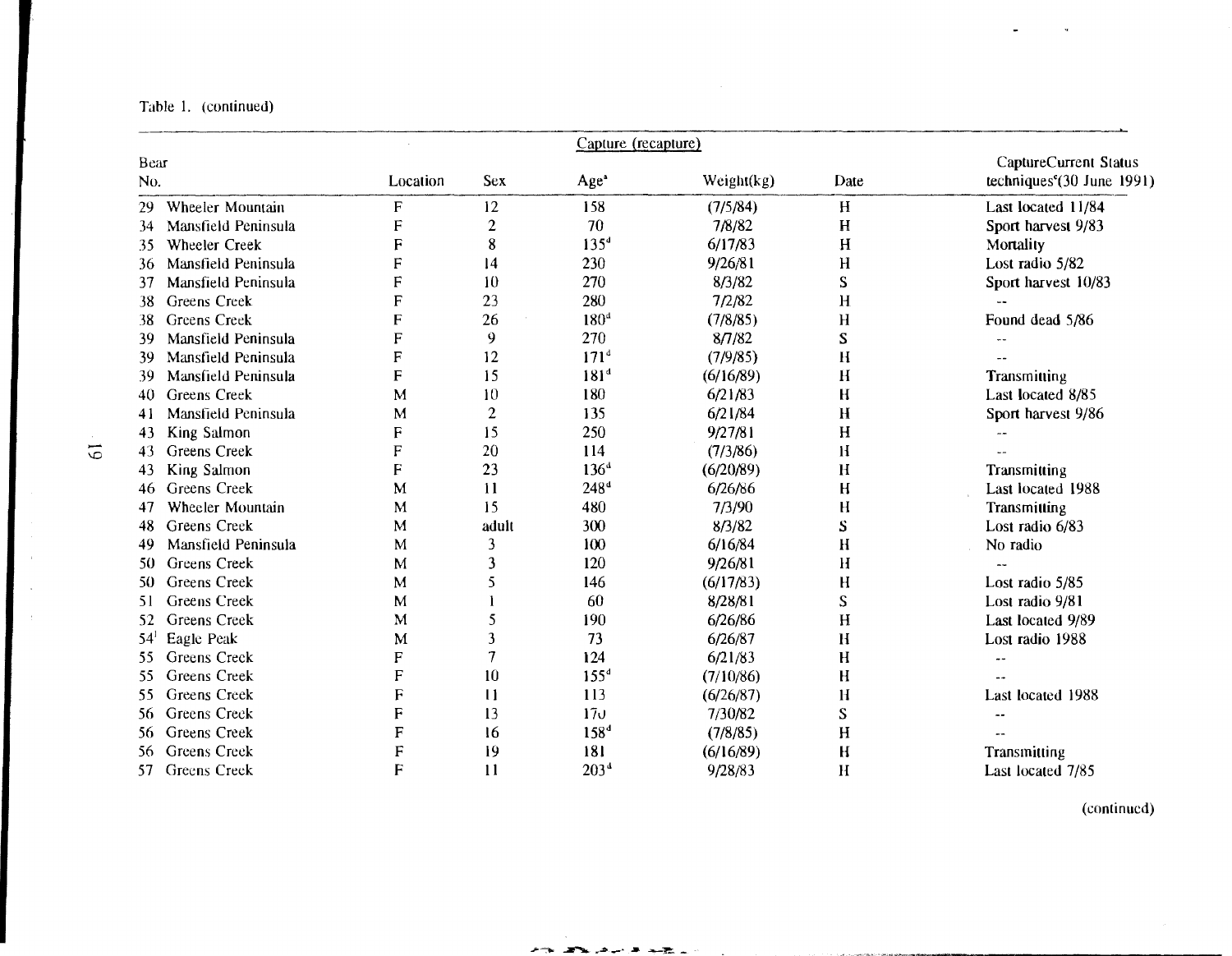Table 1. (continued)

|                                        |             |                | Capture (recapture) |            |             |                                        |
|----------------------------------------|-------------|----------------|---------------------|------------|-------------|----------------------------------------|
| Bear                                   |             |                |                     |            |             | <b>CaptureCurrent Status</b>           |
| No.                                    | Location    | Sex            | Age <sup>*</sup>    | Weight(kg) | Date        | techniques <sup>c</sup> (30 June 1991) |
| Eagle Peak<br>58.                      | M           | $\overline{4}$ | 180                 | 9/21/81    | H           |                                        |
| Hawk Inlet<br>58.                      | M           | 5              | 194                 | (8/8/82)   | ${\bf S}$   | Sighted 9/84                           |
| <b>Greens</b> Creek<br>59 <sup>°</sup> | M           | 3              | 80                  | 9/21/81    | H           |                                        |
| King Salmon<br>59 <sup>o</sup>         | М           | 5              | 113 <sup>d</sup>    | (5/1/83)   | H           | Mortality                              |
| Greens Creek<br>60.                    | F           | 20             | 160                 | 9/21/81    | $\mathbf H$ |                                        |
| <b>Greens Creek</b><br>60.             | F           | 21             | $135^{4}$           | (7/2/82)   | H           |                                        |
| Greens Creek<br>60                     | F           | 24             | 125 <sup>d</sup>    | (7/8/85)   | $\mathbf H$ |                                        |
| <b>Greens</b> Creek<br>60.             | F           | 25             | 125                 | (7/3/86)   | H           |                                        |
| <b>Greens Creek</b><br>60              | F           | 26             | 163                 | (6/28/87)  | H           | Unknown                                |
| Hawk Inlet<br>61.                      | M           | 10             | 215                 | 6/12/86    | ${\bf S}$   |                                        |
| Hawk Inlet<br>61                       | M           | 12             | 215                 | (6/27/88)  | H           | Sport harvest 5/89                     |
| Young Bay<br>62                        | F           | 14             | 150                 | 6/16/82    | S           | Last located 9/86                      |
| <b>Greens</b> Creek<br>63              | F           | 17             | 160                 | 7/8/82     | H           | Last located 10/84                     |
| Eagle Peak<br>64                       | ${\bf F}$   | 14             | 190 <sup>d</sup>    | 6/24/83    | H           |                                        |
| Young Bay<br>64                        | $\mathsf F$ | 17             | 159                 | (7/3/86)   | H           | Last located 1988                      |
| <b>Greens</b> Creek<br>66              | M           | 4              | 180 <sup>d</sup>    | 6/22/83    | H           | Last located 8/85                      |
| <b>Greens Creek</b><br>-67             | F           | $\overline{2}$ | 60                  | 8/2/82     | S           | Sighted 9/85                           |
| <b>Greens</b> Creek<br>68              | F           | 5              | 146 <sup>d</sup>    | 9/28/83    | H           | Sport harvest 9/88                     |
| 69 <sup>g</sup> Eagle Peak             | M           | $\overline{c}$ | 59                  | 7/9/85     | $\mathbf H$ | Lost radio 5/86                        |
| Greens Creek<br>70.                    | F           | 3              | 77                  | 7/16/87    | H           |                                        |
| 70 <sup>m</sup><br>King Salmon         | F           | 4              | 118                 | (9/16/88)  | H           | Unknown                                |
| Wheeler Mountain<br>71                 | F           | 3              | 148                 | 6/29/87    | H           | Lost radio 8/87                        |
| Eagle Peak<br>72                       | M           | 6              | 200                 | 7/8/82     | $\bf H$     | Last located 9/86                      |
| 74N                                    | King Salmon | M              | (3)                 | 160        | 6/28/91     | HNo radio                              |
| Wheeler Mountain<br>75                 | F           | 15             | 159                 | 7/3/90     | H           |                                        |
| <b>Greens</b> Creek<br>75              | F           | 16             | 159                 | (6/28/91)  | $\mathbf H$ | Transmitting                           |
| <b>Greens</b> Creek<br>76              | M           | $\overline{c}$ | 130 <sup>d</sup>    | 7/10/86    | $\mathbf H$ |                                        |
| Lake Florence<br>76'                   | M           | 3              | 168                 | (7/6/88)   | H           | Transmitting                           |
| <b>Greens</b> Creek<br>77              | M           | 3              | 115                 | 6/26/86    | $\mathbf H$ | Sport harvest 5/89                     |
| <b>Greens</b> Creek<br>78              | F           | (3)            | 91                  | 7/10/86    | H           | Mortality 8/86                         |
| Hawk Inlet<br>79                       | F           | 5              | 124                 | 6/11/86    | S           | Sport harvest 9/87                     |
| 80 Greens Creek                        | F           | 6              | 127                 | 7/3/90     | Н           | Transmitting                           |

 $\frac{1}{2}$  (continued)  $\frac{1}{2}$ 

 $\bar{\star}$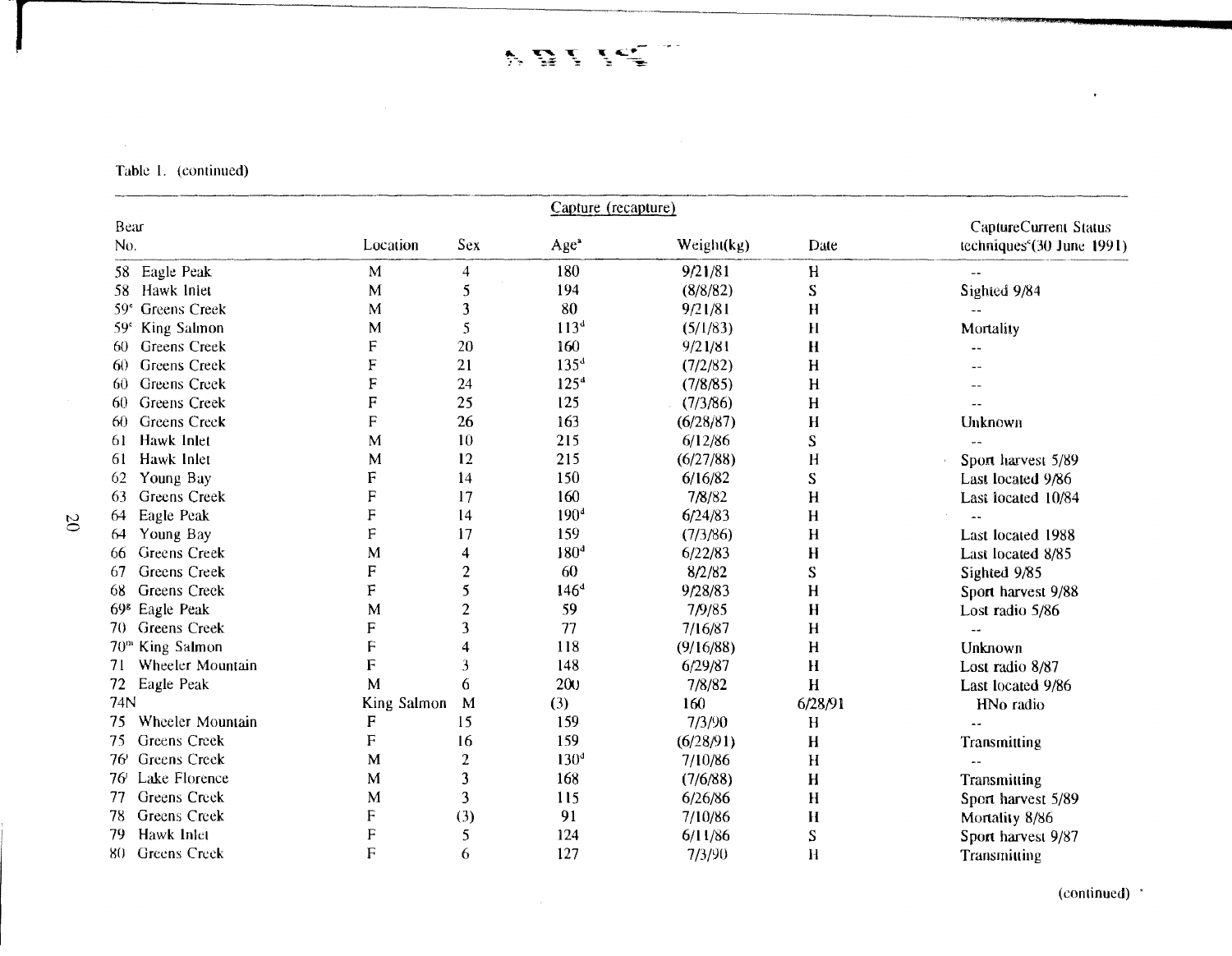## Table 1. (continued)

|                             |          |            | Capture (recapture) |            |             |                                                      |
|-----------------------------|----------|------------|---------------------|------------|-------------|------------------------------------------------------|
| Bear<br>No.                 | Location | <b>Sex</b> | Age <sup>a</sup>    | Weight(kg) | Date        | CaptureCurrent Status<br>techniques $(30$ June 1991) |
| Mansfield Peninsula<br>81.  | F        | 14         | 200                 | 6/21/84    | H           | Last located 9/85                                    |
| <b>Greens Creek</b><br>83   | M        | (9)        | 425                 | 6/28/91    | $\mathbf H$ | Transmitting                                         |
| Wheeler Mountain<br>84      |          | 11         | 147                 | 7/9/86     | H           | Last located 4/90                                    |
| Wheeler Mountain<br>85      |          | 11         | 150                 | 7/11/86    | H           | Last located 1988                                    |
| Wheeler Mountain<br>86      |          | adult      | 375                 | 7/16/87    | H           | Last located 1988                                    |
| Greens Creek<br>87          | м        | (6)        | 300                 | 6/28/91    | Н           | <b>Transmitting</b>                                  |
| <b>Admiralty Cove</b><br>89 |          | 15         | 150                 | 7/9/86     | H           | DLP 8/87 <sup>i</sup>                                |
| Pack Creek<br>91            |          | 19         | 162 <sup>d</sup>    | 6/21/83    | H           | <b>Unknown</b>                                       |
| Pack Creek<br>92            | F        | 16         | $159^{4}$           | 6/21/83    | H           | Lost radio 5/86                                      |
| Pack Creek<br>93            | М        |            | 158 <sup>d</sup>    | 6/21/83    | H           |                                                      |
| Pack Creek<br>93            | М        | 10         | 170                 | (6/27/88)  | H           | Removed radio                                        |
| Pack Creek<br>94            | F        | 10         | 156 <sup>d</sup>    | 7/13/83    |             |                                                      |
| Pack Creek<br>94            |          | 15         | 114                 | (7/19/88)  | D           | Removed radio                                        |
| Mansfield Peninsula<br>95   |          | 8          | 170                 | 7/8/82     | Н           |                                                      |
| Mansfield Peninsula<br>95   |          | 14         | 200                 | (9/16/88)  | Н           | <b>Transmitting</b>                                  |
| Mansfield Peninsula<br>96   | F        |            | 148                 | 7/3/86     | Н           | Last Iocated 10/87                                   |
| <b>Greens Creek</b><br>97   | M        | 11         | 293 <sup>d</sup>    | 7/10/86    | H           | <b>Unknown</b>                                       |
| Greens Creek<br>98          | М        | 19         | $315^{4}$           | 6/26/86    | H           | Last Iocated 4/90                                    |
| Greens Creek<br>99          |          | 17         | 200                 | 7/8/82     | H           |                                                      |
| <b>Greens Creek</b><br>99   | F        | 19         | 158                 | (6/21/84)  | H           | Lost radio 9/85                                      |

'Age determined by tooth sectioning or (estimated).

b Weight estimated.<br>  $S = \text{snare}$ ; H = helicopter; D = darted, free ranging; T = trap.

<sup>4</sup> Actual weight.

'Offspring of No. 60.

t Offspring of No. 7; Pack Creek problem bear called "Pest".

Offspring of No. 9.

h Sibling of No. 76, probably offspring of No. 56.

 $\text{DLP} = \text{defines of life property.}$ <br>I Sibling of No. 27, probably offspring of No. 56.

• Oft spring of No. 55.

 $<sup>1</sup>$  Offspring of No. 64.</sup>

"·Offspring of No. 60.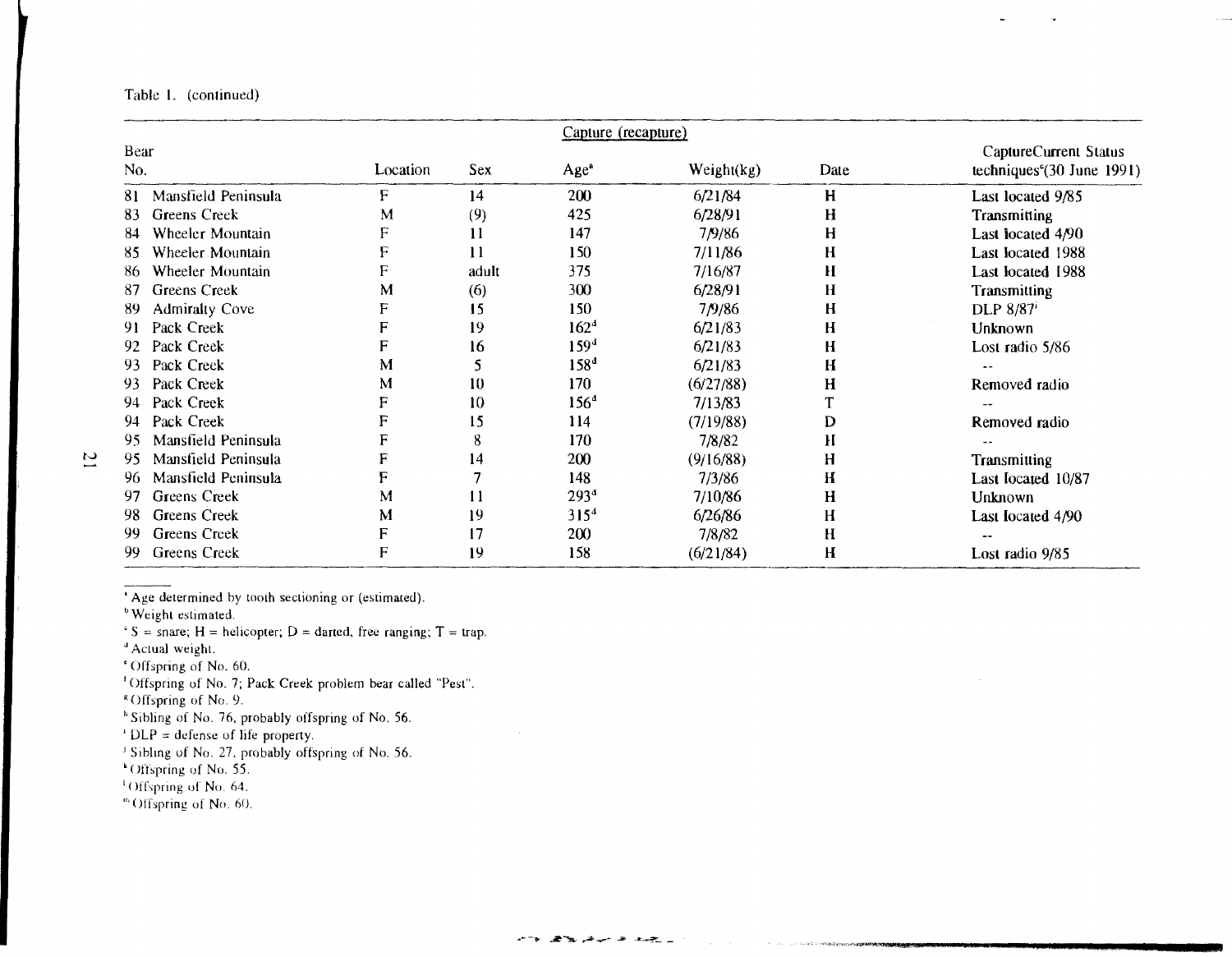FBII-C  $\sim$ 

| Bear            | Age at<br>capture |                            |                            |                          |                          | Offspring <sup>4</sup> by year |                          |                                            |                           |                          |
|-----------------|-------------------|----------------------------|----------------------------|--------------------------|--------------------------|--------------------------------|--------------------------|--------------------------------------------|---------------------------|--------------------------|
| No.             | (yrs)             | 1981                       | 1982                       | 1983                     | 1984                     | 1985                           | 1986                     | 1987                                       | 1988                      | 1989                     |
| 04              | 6                 | --                         | $\sim$ $-$                 | $\mathbf{0}$             | 2 coy                    | $2 \frac{1 - yr}{r}$           | $\frac{1}{2}$            | المسد                                      | $\sim$ $\sim$             | $\sim$ $\sim$            |
| 06              | $\bf 8$           | $\overline{\phantom{a}}$   | $\overline{\phantom{a}}$ . | $1$ coy <sup>f</sup>     | $\mathbf{0}$             | $\mathbf{0}$                   | $\sim$ $\sim$            | --                                         |                           |                          |
| 07              | 11                | -⊷                         |                            | $1 - 1 - yr$             | $12-yT$                  | $\omega_{\rm m}$               | $ -$                     | $\sim$ $\sim$                              | $\sim$ $\sim$             |                          |
| 08              | 10                | $\overline{\phantom{a}}$   | $\boldsymbol{0}$           | 0                        | $2$ coy                  | $21-yr$                        | $22-yr$                  | $2.3-yrb$                                  | $1 \cos$                  |                          |
| $09\,$          |                   |                            | 0                          | 0                        | $\mathbf{0}$             | $\theta$                       | $\theta$                 | $\theta$                                   | $\mathbf{0}$              | $\theta$                 |
| 14              |                   | $\bf{0}$                   | $\bf{0}$                   | 0                        | $2$ coy                  | 0 <sup>d</sup>                 | $\boldsymbol{0}$         | $2$ coy                                    | $21-yr^2$                 | $\sim$ $\sim$            |
| 16              | 4                 | $-$                        | $\mathbf{0}$               | $\theta$                 | --                       |                                | $\overline{0}$           | 0.                                         | $\theta$                  | $\bf{0}$                 |
| 19              | 13                | $\overline{\phantom{a}}$ . | --                         | $12-yr$                  | $\overline{\phantom{a}}$ |                                |                          | --                                         |                           | $\sim$ $-$               |
| 29              | 12                | --                         |                            |                          | $3$ $1-yr^3$             |                                |                          | $-$                                        |                           |                          |
| 34              | $\overline{2}$    | $\overline{\phantom{a}}$   | $\mathbf{0}$               | 0'                       |                          |                                |                          |                                            |                           |                          |
| 35              | 8                 | $\overline{\phantom{a}}$   | $\theta$                   | $\overline{a}$           |                          |                                |                          |                                            |                           |                          |
| 36              | $\mathbf{I}4$     | $2$ coy                    |                            | $\sim$                   |                          |                                |                          |                                            |                           |                          |
| 37              | 10                | --                         | $\overline{\phantom{a}}$ . | $1$ coy <sup>j</sup>     | --                       |                                | --                       | $-1$                                       |                           |                          |
| 22<br>38        | 23                | $\overline{\phantom{a}}$ . | $\bf{0}$                   | 0                        | $\overline{0}$           | $\bf{0}$                       | $\mathbf{0}$             | --                                         | --                        | $\sim$ $\sim$            |
| 39              | 9                 | $\mathbf{u}$ .             | $\theta$                   | $\theta$                 | $2$ coy                  | 0 <sup>t</sup>                 | 1 coy                    | $\overline{?}$                             | $1$ coy                   | $1 - 1 - yr$             |
| 43              | 15                | $\pmb{0}$                  | 2 coy                      | $2 1-yr$                 |                          |                                | $\frac{1}{2}$            | $2$ coy                                    | $2 1-yr$                  | $22-yr$                  |
| 55              | $\overline{7}$    | $\overline{a}$             | $\mathbf{0}$               | $\overline{\phantom{a}}$ | $\overline{\phantom{a}}$ | $\sim$ $\sim$                  | $11-yr$                  | $12-yr$                                    | $13-yr^b$                 |                          |
| 56              | 13                | $\omega =$                 | $22-yr$                    | $2 \frac{3}{y}$          | $2$ coy                  | $2 \frac{1 - yr}{r}$           | $22-yr^b$                | 1 coy                                      | 0 <sup>f</sup>            | $0^{\rm s}$              |
| 57              | $\mathbf{1}$      | $\sim$ $\sim$              | $\sim$ $\sim$              | $22-yr$                  | $23-yr$                  | $2$ coy                        | $\overline{a}$           | $\omega_{\rm esc}$                         | $-\frac{1}{2}$            | $\overline{\phantom{a}}$ |
| 60              | 20                | $12-yr$                    | $13-yrb$                   | $2 \cos^2$               | $1 \cos$                 | $1 - 1 - yr$                   | $12-yr$                  | $13-yr$                                    | 1 4- $yr^b$               | $\theta$                 |
| 62              | 4                 | $\overline{a}$             | $\theta$                   | 0                        | $\mathbf{0}$             | $\Omega$                       | $\theta$                 | $\overline{\phantom{a}}$<br>$\mathbb{R}^2$ | $\overline{a}$            | $\sim$ $-$               |
| 63              | 17                | $\overline{\phantom{a}}$   | 2 cubs                     | $\theta$                 | $\Omega$                 | $2$ coy                        | $\mathbb{Z}_m$           | $-$                                        | $-1$                      |                          |
| 64              | 14                | $\sim$ $-$                 | $\sim$ $\sim$              | $11-yr$                  | $12-yr^b$                | $2$ coy                        | $2 1-yr$                 | $22-yr$                                    | $13-yrb$                  | $\theta$                 |
| 67              | $\overline{a}$    | $\sim$ $\sim$              | $\boldsymbol{0}$           | $\overline{\phantom{a}}$ |                          |                                |                          |                                            |                           |                          |
| 68              | 5                 | --                         | $\ddotsc$                  | $\bf{0}$                 | $\mathbf{0}$             | $\Omega$                       | $\mathbf{0}$             | $\boldsymbol{?}$                           | $\mathbf{0}^{\mathbf{j}}$ | $\ddot{\phantom{a}}$     |
| 70 <sup>1</sup> | 3                 | $\overline{a}$             | $\sim$ $-$                 |                          |                          |                                |                          | $\theta$                                   | $\theta$                  | $\theta$                 |
| 71              | 6                 | $\overline{a}$             | $-1$                       |                          |                          |                                |                          | $\theta$                                   |                           |                          |
| 75              | 15                |                            |                            |                          |                          |                                |                          | $\overline{\phantom{m}}$                   |                           |                          |
| ${\bf 78}$      | 3                 | $-1$                       |                            |                          |                          |                                | $\overline{\phantom{a}}$ | $\bf{0}$                                   | $\sim$                    |                          |
| 79              |                   |                            |                            |                          |                          |                                | $\boldsymbol{0}$         | 0 <sup>h</sup>                             | لسه                       |                          |
| 80              |                   | $-$                        |                            |                          |                          |                                |                          |                                            |                           |                          |
| 81              | 14                | --                         | --                         | $\sim$ $\sim$            | $\mathbf{0}$             | $\theta$                       |                          |                                            |                           |                          |

Table 2. Reproductive history of radio-collared female brown bears on Admiralty Island, autumn 1981 through 30 June 1991.

**Incomediate** 

(continued)

 $\bar{\omega}$  is a

 $\mathbf{I}$ 

 $\mathbf{I}$ 

 $\mathbf{I}$  $\overline{1}$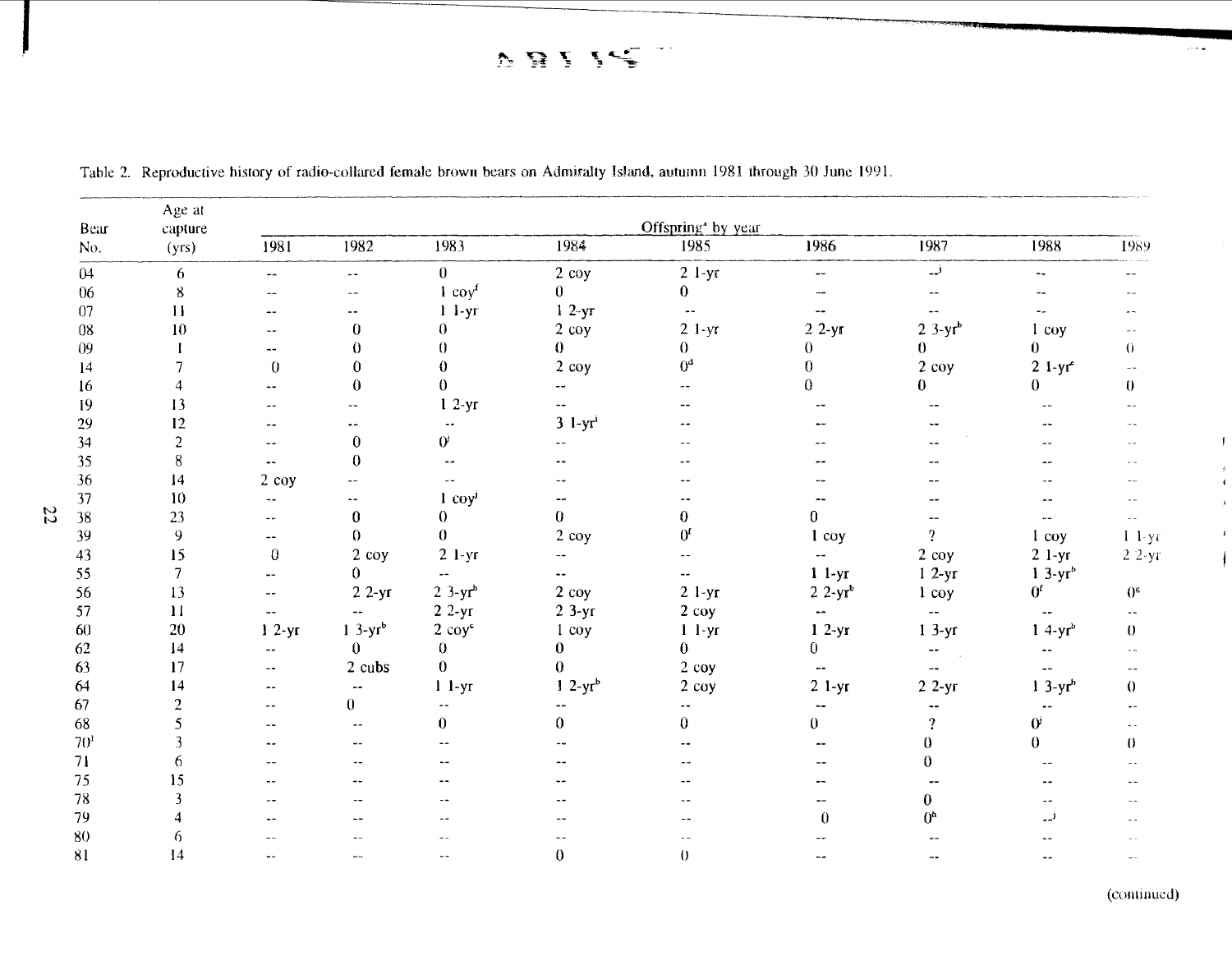# Table 2. (continued)

| Bear<br>No. | Age at<br>capture |               |          |            |          | Offspring <sup>*</sup> by year |                          |                        |                          |                            |
|-------------|-------------------|---------------|----------|------------|----------|--------------------------------|--------------------------|------------------------|--------------------------|----------------------------|
|             | (yrs)             | 1981          | 1982     | 1983       | 1984     | 1985                           | 1986                     | 1987                   | 1988                     | 1989                       |
| 84          | 10                | $-+$          | --       | $- -$      | --       | $- -$                          | $2$ coy                  | $21-yr$                | $22-yr$                  | $2 \frac{3}{Y}$            |
| 85          |                   | $-$           | $-1$     | $-$        |          | $\sim$                         | coy                      | $11-yr$                | $12-yr^2$                | $\sim$ $\sim$              |
| 86          | adult             | $-1$          | --       | --         | $-1$     |                                | $\sim$ $-$               | $2-2-yr$               | $23-yr$                  | $\cdots$                   |
| -89         | -10               | $- -$         | --       | $-$        | $- -$    | $-1$                           | $2$ coy                  | $2 \frac{1 - yr^2}{r}$ | $ -$                     | $\sim$ $\sim$              |
| 91          | 19                | $- -$         |          | $-1$       |          | --                             | $\overline{\phantom{a}}$ | $\sim$ $\sim$          | --                       |                            |
| 92          | 16                | $-$           | 0        | $2$ coy    | $-$      | --                             | $-$                      | --                     | $\overline{\phantom{a}}$ | $-$                        |
| 94          | 10                | $- -$         | --       |            | $2$ coy  | $2 \frac{\text{1-yr}}{2}$      | $2 \frac{2-yr^{b}}{2}$   | $2 \cos$               | $21-yr$                  | $22-yr$                    |
| 95          | 8                 | $\sim$ $-$    | $2$ l-yr | $22-yr$    | 0        | $2 \cos$                       | $2$ 1-yr                 | $\rightarrow$          | $2 \cos$                 | $2 \frac{1 - \gamma r}{r}$ |
| 96          |                   | $-+$          | $- -$    | $\sim$ $-$ | $\sim$   | $\cdots$                       | $3$ $00y'$               | $2 1-yr$               | men.                     | $-$                        |
| -99         | י                 | $\sim$ $\sim$ | $23-yr$  | $2$ coy    | $2 1-yr$ | $1 \, 2 - yr^2$                | $- -$                    | $-$                    | --                       | Morrison C                 |

 $\label{eq:2} \frac{1}{\sqrt{2}}\left(\frac{1}{\sqrt{2}}\right)^{2} \left(\frac{1}{\sqrt{2}}\right)^{2} \left(\frac{1}{\sqrt{2}}\right)^{2}$ 

 $\sim$ 

| 23 | Age at       | Offspring <sup>ª</sup> by year |               |                          |  |  |  |  |
|----|--------------|--------------------------------|---------------|--------------------------|--|--|--|--|
|    | Bear<br>No.  | capture<br>(yrs)               | 1990          | 1991                     |  |  |  |  |
|    | 04           | 6                              | $-1$          | $\sim$ $\sim$            |  |  |  |  |
|    | 06           | 8                              | $\sim$ $\sim$ | $\overline{\phantom{a}}$ |  |  |  |  |
|    | 07           | 11                             | $\cdots$      | $\sim$ $\sim$            |  |  |  |  |
|    | $08\,$       | $10\,$                         | $\sim$ $\sim$ | $\sim$ $-$               |  |  |  |  |
|    | $09^{\rm m}$ |                                | 2 coy         | $\mathbf{r}$             |  |  |  |  |
|    | $\mathbf{I}$ |                                | $\sim$ $-$    | $\overline{\phantom{a}}$ |  |  |  |  |
|    | 16           |                                | $\frac{1}{2}$ | $\sim$ $-$               |  |  |  |  |
|    | 19           | 13                             | $\frac{1}{2}$ | $\sim$ $\sim$            |  |  |  |  |
|    | 29           | 12                             | $\sim$ $-$    | $\sim$ $-$               |  |  |  |  |
|    | 34           | $\overline{2}$                 | $-$           | $\bullet$                |  |  |  |  |
|    | 35           | 8                              | $ \sim$       | $\sim$ $-$               |  |  |  |  |
|    | 36           | 14                             | $\sim$ $-$    | $-$                      |  |  |  |  |
|    | 37           | 10                             | $\sim$ $\sim$ | $\sim$ $\sim$            |  |  |  |  |
|    | 38           | 23                             | $\sim$ $\sim$ | $\blacksquare$           |  |  |  |  |
|    | 39           | 9                              | $\sim$ $\sim$ | $-3$ coy                 |  |  |  |  |
|    | 43           | 15                             | $23-yr$       | $\theta$                 |  |  |  |  |
|    | 55           | $\mathbf{r}$                   | $\sim$ $\sim$ | $\sim$ $\sim$            |  |  |  |  |

**CONTRACTOR** CONTRACTOR IN A REPORT OF THE RESIDENCE OF THE RESIDENCE OF THE RESIDENCE OF THE RESIDENCE OF THE RESIDENCE OF THE RESIDENCE OF THE RESIDENCE OF THE RESIDENCE OF THE RESIDENCE OF THE RESIDENCE OF THE RESIDENCE

(contiuuell)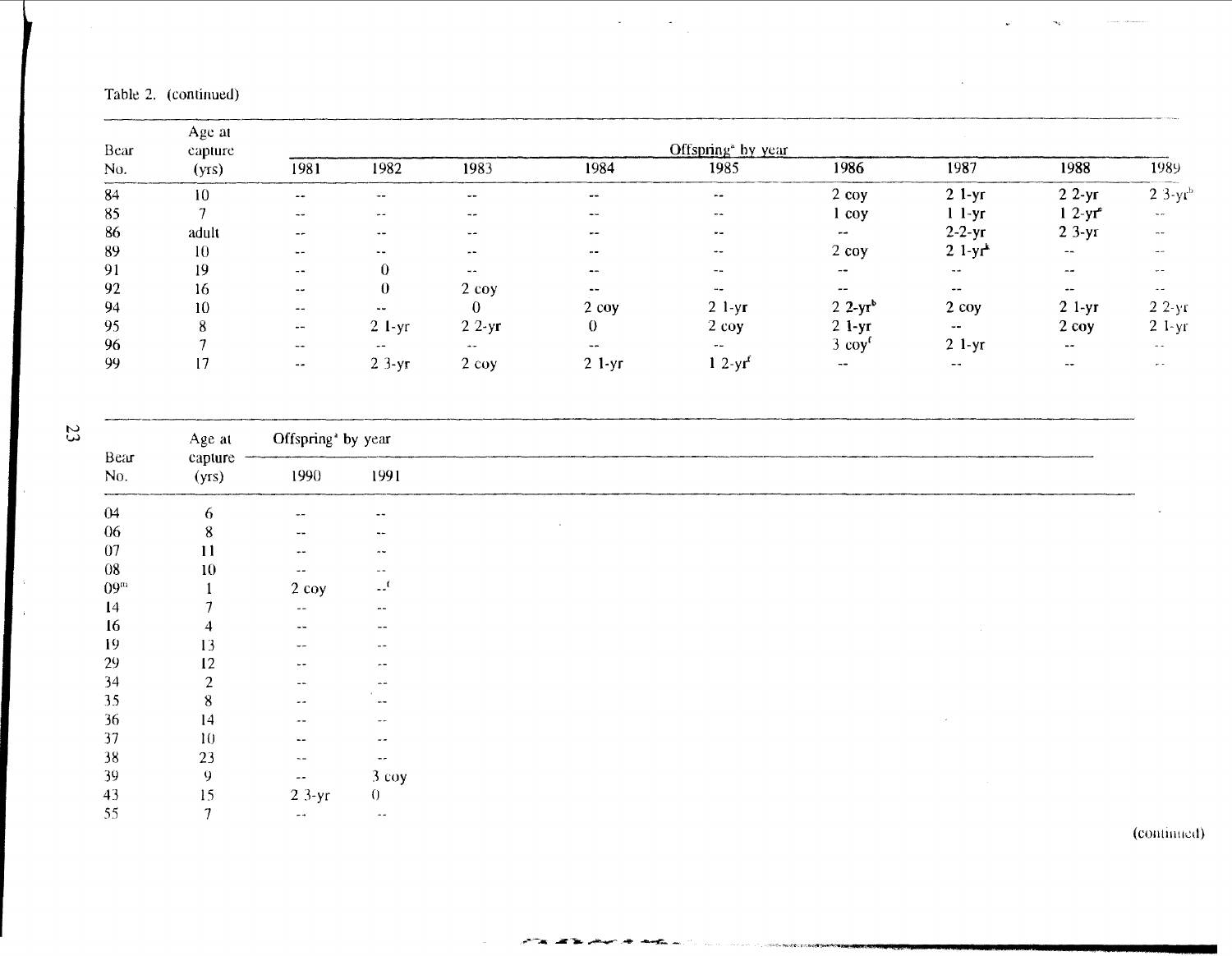$DBIIS$  $\sim$ 

Table 2. Continued.

|    |             | Age at                                              | Offspring <sup>ª</sup> by year |                          |                                                                                                     |
|----|-------------|-----------------------------------------------------|--------------------------------|--------------------------|-----------------------------------------------------------------------------------------------------|
|    | Bear<br>No. | capture<br>(yrs)                                    | 1990                           | 1991                     |                                                                                                     |
|    | 56          | 13                                                  | $-1$                           | 1 coy                    |                                                                                                     |
|    | 57          | $\overline{11}$                                     |                                | --                       |                                                                                                     |
|    | 60          | 20                                                  |                                | --                       |                                                                                                     |
|    | 62          | 14                                                  |                                |                          |                                                                                                     |
|    | 63          | 17                                                  |                                | $\overline{a}$           |                                                                                                     |
|    | 64          | 14                                                  | --                             | $3$ coy                  |                                                                                                     |
|    | 67          | $\overline{2}$                                      |                                | --                       |                                                                                                     |
|    | 68          | 5                                                   |                                | --                       |                                                                                                     |
|    | 70          | 3                                                   |                                | --                       |                                                                                                     |
|    | 71          | 6                                                   | --                             | $\overline{\phantom{a}}$ |                                                                                                     |
|    | 75          | 15                                                  | 2 coy                          | $2 l-yr$                 |                                                                                                     |
| 24 | $78\,$      | 3                                                   |                                | $\sim$ $\sim$            |                                                                                                     |
|    | 79          | 4                                                   | $\sim$ $-$                     | $\sim$ $\sim$            |                                                                                                     |
|    | 80          | 6                                                   | 0                              | $\overline{0}$           |                                                                                                     |
|    | 81          | 14                                                  | --                             | $\overline{\phantom{a}}$ |                                                                                                     |
|    | 84          | 10                                                  | $2$ coy                        |                          |                                                                                                     |
|    | 85          | $\overline{\phantom{a}}$                            |                                |                          |                                                                                                     |
|    | 86          | adult                                               |                                |                          |                                                                                                     |
|    | 89          | 10                                                  |                                |                          |                                                                                                     |
|    | 91          | 19                                                  | $\ddot{\phantom{a}}$           |                          |                                                                                                     |
|    | 92          | 16                                                  | $-$                            |                          |                                                                                                     |
|    | 94          | 10                                                  | $\ddot{\phantom{1}}$           |                          |                                                                                                     |
|    | 95          | $\bf 8$                                             |                                |                          |                                                                                                     |
|    | 96          | $\overline{\phantom{a}}$                            |                                |                          |                                                                                                     |
|    | 99          | 17                                                  | --                             |                          |                                                                                                     |
|    |             | $\degree$ coy = cub of year<br>$1-yr =$ yearling    | $\sim$                         |                          | * Female killed by marked male, fate of cubs unknown.<br><sup>f</sup> Cubs disappeared over winter. |
|    |             | $2-yr = 2-year-old$<br>$cub = cub$ older than $coy$ |                                |                          | <sup>8</sup> Female lactating but no cubs present.<br><sup>h</sup> Observed breeding.               |

 $\ddot{1}$ 

 $\mathbf{I}$ 

- <sup>b</sup> Cubs left over summer.<br><sup>c</sup> Male killed cubs in June.
- 
- $d$  Female ate cubs in den.
- $0 =$  no cubs observed. 1 One cub disappeared over summer.
	-
- Male killed cubs in June.  **Female killed defense of life or property 8/87.** 
	-

**Incomediate**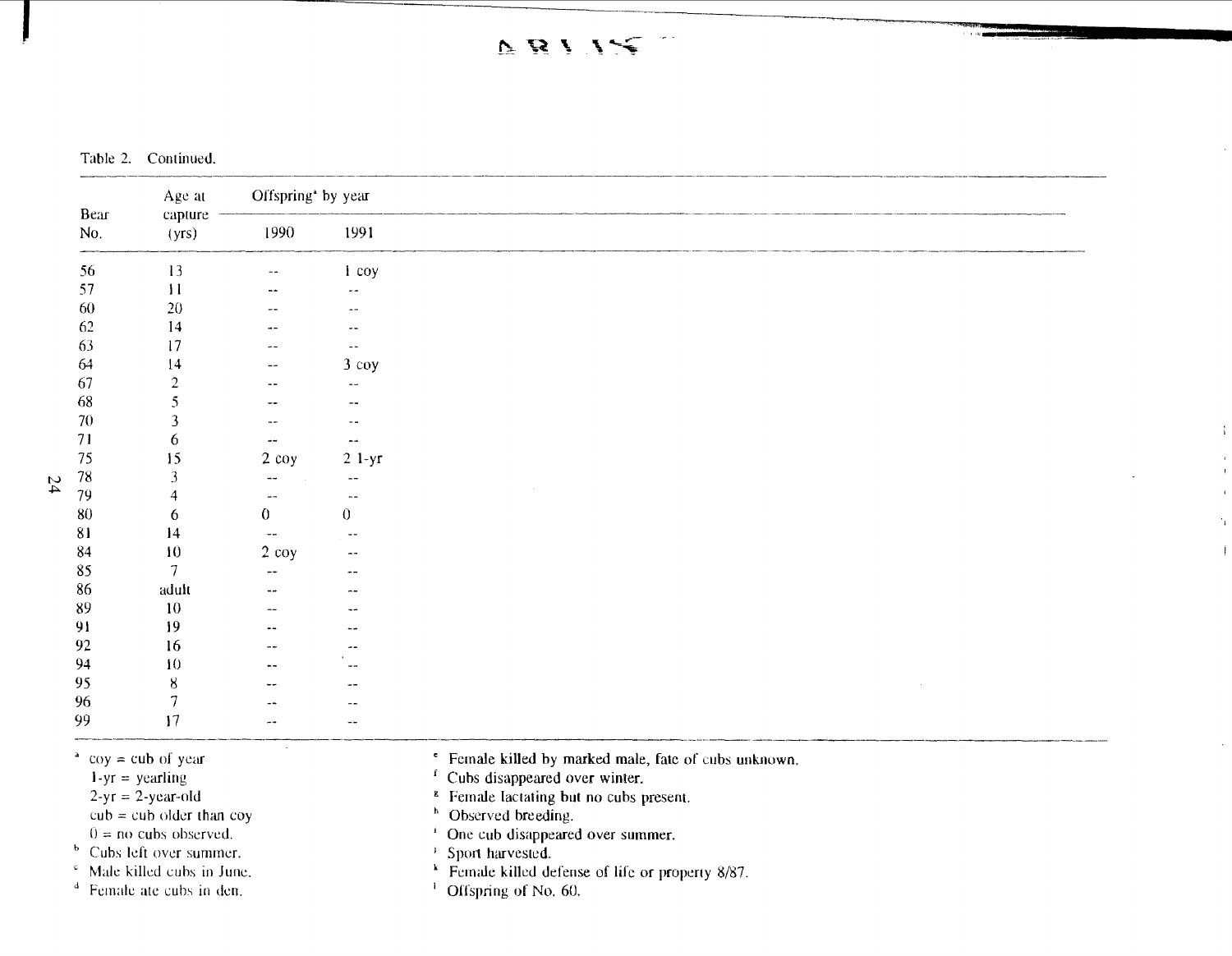|             |                      |             |                         | Capture (recapture) |           |                                    |                                    |
|-------------|----------------------|-------------|-------------------------|---------------------|-----------|------------------------------------|------------------------------------|
| Bear<br>No. | Location             | Sex         | Age <sup>®</sup>        | Weight $(kg)^b$     | Date      | Capture<br>Techniques <sup>c</sup> | Current status<br>$(30$ June 1991) |
| 101         | Mt. head Seal Ck.    | F           | 6                       | 159 <sup>d</sup>    | 10/13/89  | H                                  | transmitting                       |
| 102         | Repeater Mountain    | M           | 13                      | 345 <sup>d</sup>    | 6/12/90   | H                                  |                                    |
| 102         | Hoonah Dump          | M           | 13                      | 374                 | (7/28/90) | S                                  | lost radio 8/90                    |
| 102         | Hoonah Dump          | M           | 13                      | 374                 | (8/14/90) | S                                  | Hoonah dump 10/90                  |
| 103         | Mt. S False Bay      | M           | $\overline{2}$          | 170                 | 10/13/89  | H                                  | transmitting                       |
| 104         | Mt. head Seal Ck.    | F           | (3)                     | 113 <sup>d</sup>    | 10/13/89  | $\mathbf H$                        | lost radio                         |
| 105         | Repeater Mountain    | $\mathsf F$ | 13                      | 127                 | 6/12/90   | H                                  | transmitting                       |
| 106         | Den Mountain         | ${\bf F}$   | 8                       | 172                 | 6/13/90   | $\mathbf{H}$                       | transmitting                       |
| 107         | Den Mountain         | $\mathsf F$ | 8                       | 154 <sup>d</sup>    | 6/13/90   | $\mathbf{H}$                       | transmitting                       |
| 108         | 3 foot Mountain      | M           | 11                      | $318^d$             | 6/13/90   | H                                  | transmitting?                      |
| 109         | Den Mountain         | F           | $\overline{\mathbf{4}}$ | 91                  | 6/13/90   | H                                  | transmitting                       |
| 110         | Repeater Mountain    | F           | (3)                     | 73                  | 6/19/90   | H                                  | lost radio 4/91                    |
| 110         | Repeater Mountain    | F           | (3)                     | 73                  | (6/26/91) | H                                  | transmitting                       |
| 111         | Repeater Mountain    | M           | (3)                     | 82                  | 6/19/90   | $\bf{H}$                           | transmitting                       |
| 112         | Mt.N Fk.Freshwater   | M           | $\overline{\mathbf{4}}$ | 136                 | 6/19/90   | $\mathbf H$                        | transmitting                       |
| 113         | Mts.E Indian River   | F           | 10                      | 172                 | 6/19/90   | H                                  | transmitting                       |
| 114         | Mt.N Fk.Freshwater   | $\mathbf F$ | (3)                     | 73                  | 6/21/90   | $\mathbf H$                        | transmitting                       |
| 115         | Mts.E Salt Lake Bay  | $\mathbf F$ | 24                      | 127                 | 6/21/90   | $\mathbf H$                        | transmitting                       |
| 116         | Mt.S of 3 Foot Mt.   | $\mathbf F$ | 6                       | 136                 | 6/21/90   | H                                  | lost radio                         |
| 117         | Repeater Mountain    | $\mathbf F$ | 9                       | 159                 | 6/21/90   | $\mathbf H$                        | lost radio                         |
| 118         | Repeater Mountain    | $\mathbf F$ | (3)                     | 64                  | 6/21/90   | H                                  | transmitting                       |
| 119         | Mts.E Indian River   | ${\sf F}$   | (3)                     | 68                  | 6/22/90   | H                                  | lost radio ?                       |
| 120         | Mts.E Indian River   | F           | 12                      | 163                 | 6/22/90   | $\mathbf H$                        | lost radio?                        |
| 121         | Mts.E Indian River   | M           | $\overline{\mathbf{4}}$ | 170                 | 6/22/90   | $\mathbf H$                        | transmitting                       |
| 122         | Mts.E Indian River   | M           | 11                      | 295                 | 6/22/90   | $\mathbf H$                        | transmitting                       |
| 123         | Tenakee Mts. mile 20 | M           | (18)                    | 249                 | 6/22/90   | H                                  | transmitting                       |
| 124         | S Fk. Freshwater Ck. | M           | 8                       | 267                 | 6/22/90   | H                                  | transmitting                       |
| 125         | Tenakee Mts. mile 20 | M           | (8)                     | 193                 | 6/25/90   | H                                  | Lost radio                         |
| 126         | Mts.E of Narrows     | F           | 16                      | 159                 | 6/25/90   | $\overline{\mathbf{H}}$            | lost radio                         |
| 127         | Mts.E of Narrows     | F           | 26                      | 204                 | 6/25/90   | H                                  | lost radio 8/90                    |
| 128         | Mt. South Den Mt.    | F           | 9                       | 136                 | 6/26/90   | H                                  | lost radio 4/91                    |
| 129         | Tenakee Mts. mile 20 | M           | 21                      | $295^4$             | 6/26/90   | $\mathbf H$                        | DLP 10/90 Hoonah <sup>e</sup>      |

سابيهم والمستحدها والمنافر

**The Contract Competition** 

 $\sim$ 

Table 3. Summary and status of brown bears captured on Northeast Chichagof Island, autumn 1989 through 30 June 1991.

 $\bar{\star}$ 

 $\sim$ 

(continued)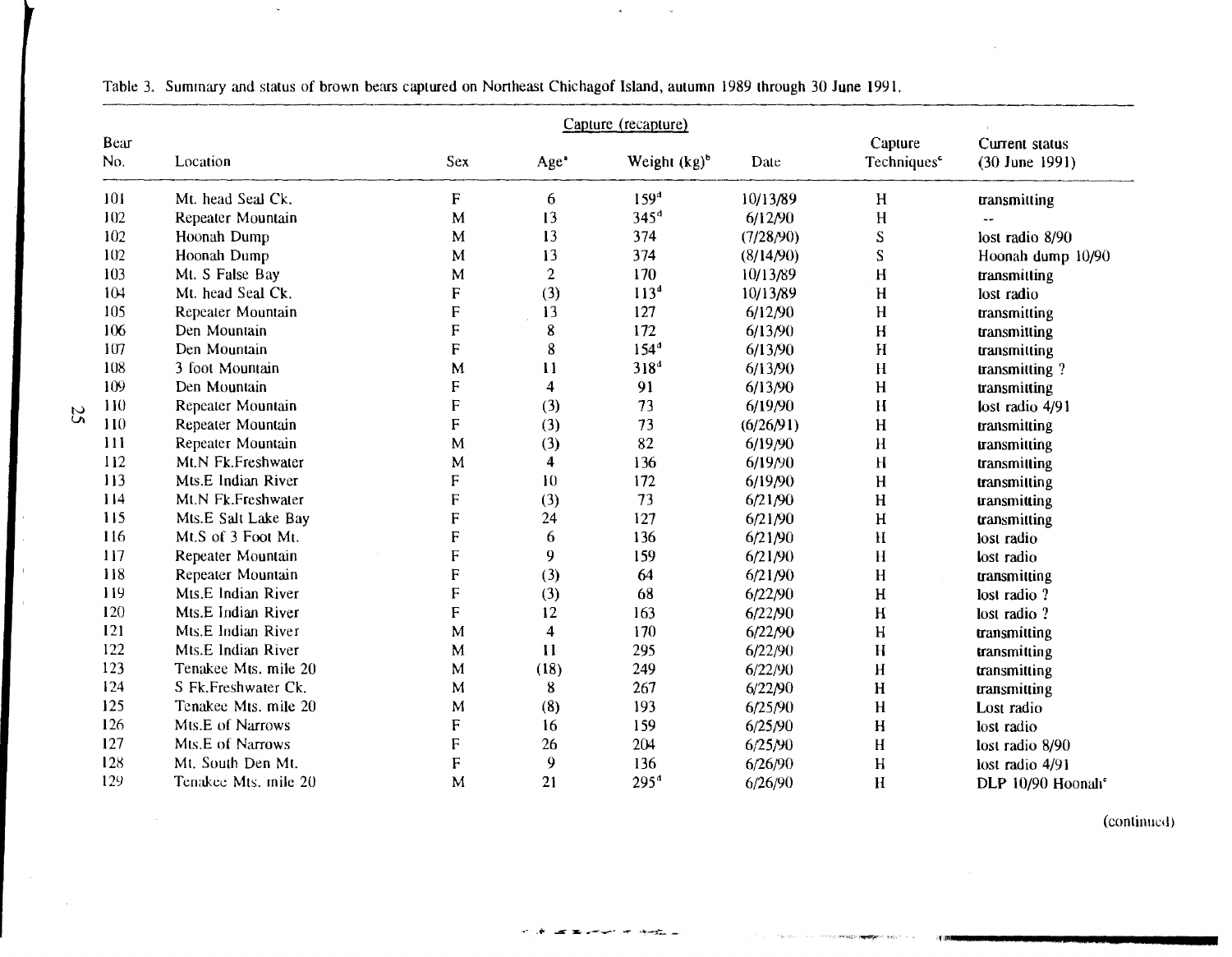ARIST

Table 3. Continued.

|                        |                      |     |                  | Capture (recapture) |           |                                    |                                    |
|------------------------|----------------------|-----|------------------|---------------------|-----------|------------------------------------|------------------------------------|
| Bear<br>N <sub>0</sub> | Location             | Sex | Age <sup>a</sup> | Weight $(kg)^b$     | Date      | Capture<br>Techniques <sup>e</sup> | Current status<br>$(30$ June 1991) |
| 130                    | Tenakee Mts. mile 20 | F   | (3)              | 73                  | 6/26/90   | H                                  | transmitting                       |
| 131                    | Mt. S of 3 Foot Mt.  | F   | 23               | 147                 | 6/26/90   | H                                  | transmitting                       |
| 132                    | Den Mountain         | F   | 12               | 159                 | 6/26/90   | H                                  | transmitting                       |
| 133                    | Tenakee Mts. mile 20 | F   | 11               | 147                 | 6/28/90   | H                                  | transmitting                       |
| 134                    | Den Mountain         | F   | 8                | 170                 | 6/28/90   | H                                  | transmitting                       |
| 135                    | Den Mountain         | F   | 16               | 143                 | 6/28/90   | H                                  | transmitting                       |
| 136                    | Mts. E of Narrows    | F   | (3)              | 68                  | 6/28/90   | H                                  | transmitting                       |
| 137                    | Spasski Creek        | M   | 4                | 136                 | 7/17/90   | S                                  | lost radio                         |
| 138                    | Spasski Creek        | М   | (20)             | 227                 | 7/17/90   | S                                  | lost radio 6/91                    |
| 139 <sup>f</sup>       | Spasski Creek        | M   | (1)              | 27                  | 7/20/90   | S                                  | transmitting                       |
| 140                    | Spasski Creek        | M   | 4                | 136                 | 7/25/90   | D                                  | sport harvest 5/91                 |
| 141                    | Spasski Creek        | F   | 5                | 147                 | 7/26/90   | S                                  | transmitting                       |
| 142                    | Hoonah Dump          | М   | 4                | 170                 | 7/27/90   | D                                  | not transmitting 5/91              |
| 142                    | Hoonah Dump          | M   | (6)              | 170                 | (8/10/90) | D                                  | Hoonah Dump 6/91                   |
| 143                    | Hoonah Dump          | M   | 8                | 306                 | 7/27/90   | S                                  | Hoonah Dump 10/90                  |
| 143                    | Hoonah Dump          | М   | 8                | 306                 | (8/14/90) | S                                  | Hoonah Dump 10/90                  |
| 144                    | Game Creek           | M   | (5)              | 159                 | 8/13/90   | S                                  | unknown                            |
| 145                    | Game Creek           | F   | (7)              | 159                 | 8/13/90   | S                                  | transmitting                       |
| 146                    | Hoonah Dump          | M   | (8)              | 272                 | 8/13/90   | S                                  | transmitting                       |
| 147                    | Hoonah Dump          | M   | (20)             | 340                 | 8/14/90   | S                                  | Hoonah Dump 10/90                  |
| 148                    | Game Creek           | F   | 6.               | 147                 | 8/14/90   | S                                  | transmitting                       |
| 149                    | Repeater Mountain    | F   | (12)             | 136                 | 6/26/91   | H                                  | transmitting                       |
| 150                    | Repeater Mountain    | F   | (7)              | 147                 | 6/26/91   | H                                  | transmitting                       |
| 151                    | Mts.E Indian River   | M   | (4)              | 125                 | 6/26/91   | H                                  | transmitting                       |

<sup>a</sup> Age determined by tooth sectioning or (estimated).

<sup>b</sup> Weight estimated.

 $S =$ Snare; H = helicopter; D = darted, free ranging.

<sup>d</sup> Actual weight.

' DLP *=*Defense of life and property.

<sup>1</sup> A male Coy, no sow observed, family status unknown.

J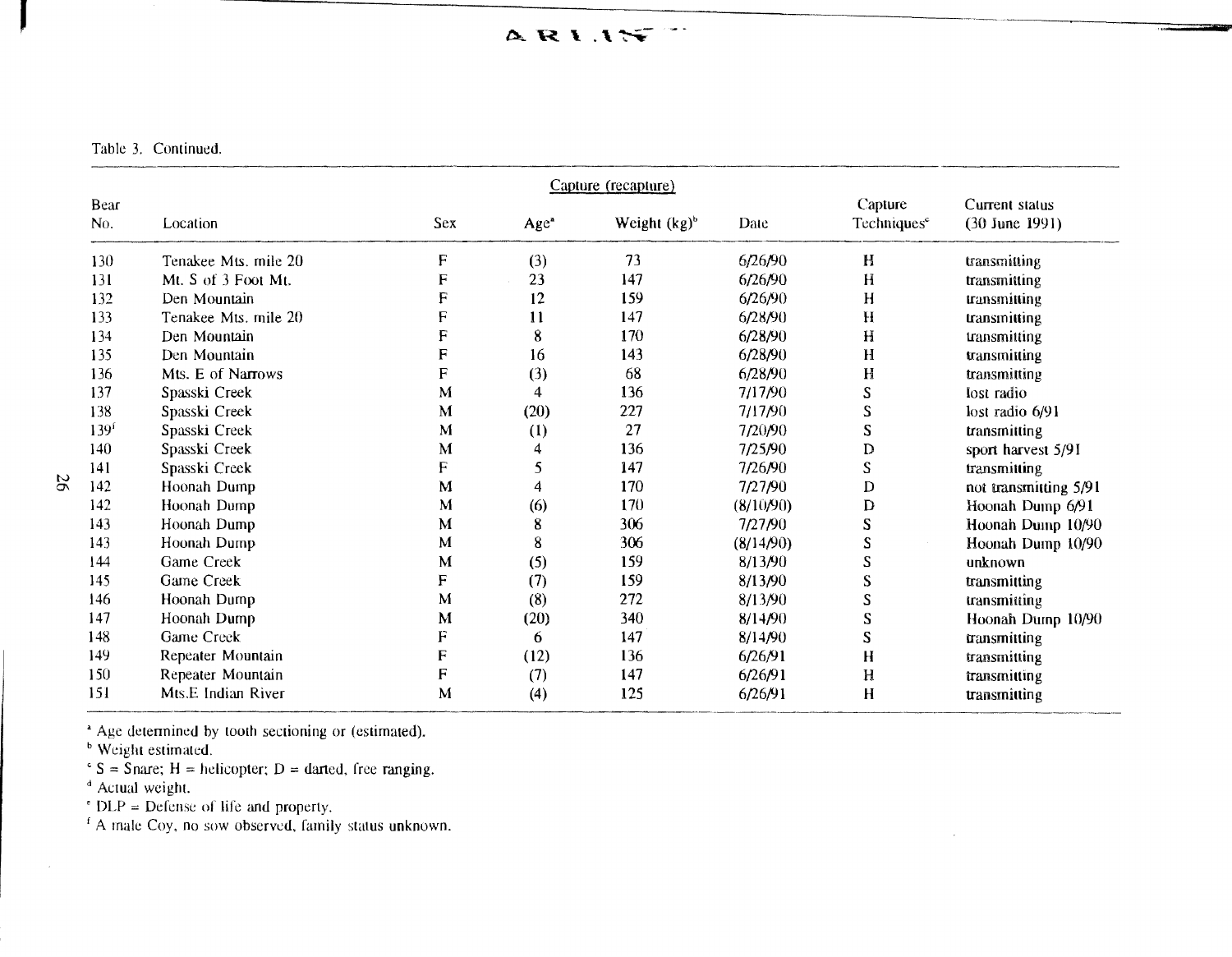| Bear             | Age at<br>capture<br>(yrs) | Offspring <sup>ª</sup> by year |                  |                  |  |
|------------------|----------------------------|--------------------------------|------------------|------------------|--|
| No.              |                            | 1989                           | 1990             | 1991             |  |
| 101              | $\boldsymbol{6}$           | $\mathbf{0}$                   | $\boldsymbol{0}$ | $\overline{10}$  |  |
| 104              | (3)                        | $\boldsymbol{0}$               | $\boldsymbol{0}$ | no               |  |
| 105              | 13                         |                                | $\mathbf 0$      | $\overline{10}$  |  |
| 106              | $\, 8$                     |                                | $\boldsymbol{0}$ | ПO               |  |
| 107              | 8                          |                                | $\boldsymbol{0}$ | $\mathsf{no}$    |  |
| 109              | $\overline{\mathbf{4}}$    |                                | $\boldsymbol{0}$ | $\boldsymbol{0}$ |  |
| 110              | (3)                        |                                | $\boldsymbol{0}$ | $\boldsymbol{0}$ |  |
| 113              | 10                         |                                | $\boldsymbol{0}$ | no               |  |
| 114              | (3)                        |                                | $\boldsymbol{0}$ | no               |  |
| 115              | 24                         |                                | $\boldsymbol{0}$ | no               |  |
| 116              | $\boldsymbol{6}$           |                                | $\boldsymbol{0}$ | $\overline{10}$  |  |
| 117              | 9                          |                                | 1 Coy            | $\overline{R}$   |  |
| 118              | (3)                        |                                | $\boldsymbol{0}$ | no               |  |
| 119              | (3)                        |                                | $\boldsymbol{0}$ | $\overline{10}$  |  |
| 120              | 12                         |                                | $\boldsymbol{0}$ | no               |  |
| 126              | 16                         |                                | $\boldsymbol{0}$ | no               |  |
| 127              | 26                         |                                | $\boldsymbol{0}$ | $\overline{10}$  |  |
| 128              | 9                          |                                | $\boldsymbol{0}$ | no               |  |
| 130              | (3)                        |                                | $\mathbf 0$      | n <sub>0</sub>   |  |
| 131              | 23                         |                                | $1 \t1-yr$       | $\overline{10}$  |  |
| 132              | 12                         |                                | $1 - yr$         | no               |  |
| 133              | 11                         |                                | $\boldsymbol{0}$ | no               |  |
| 134              | 8                          |                                | $\boldsymbol{0}$ | no               |  |
| 135              | 16                         |                                | 3 Coy            | $1 \text{Coy}^b$ |  |
| 136              | (3)                        |                                | $\boldsymbol{0}$ | no               |  |
| 139 <sup>c</sup> | $Coy^c$                    |                                | $1 \text{Coy}^4$ | $1 \text{Coy}^4$ |  |
| 141              | 5                          |                                | $1 \text{Coy}^e$ | no               |  |
| 145              | (7)                        |                                | $0^{\circ}$      | $\boldsymbol{0}$ |  |
| 148              | $\epsilon$                 |                                | $0^{\circ}$      | no               |  |
| 149              | (12)                       |                                |                  | $21-yr$          |  |
| 150              | (7)                        |                                |                  | $\boldsymbol{0}$ |  |

Table 4. Reproductive history of radio-collared female brown bears on Northeast Chichagof Island, autumn 1989 through 30 June 1991.

 $\sqrt{2}$  Coy = cub of year

 $1-yr = \text{yearling}$ 

 $2-yr = 2-year-old$ 

 $0 =$  no cubs observed.

 $no = no$  observation of marked bear.

b Aerial observation, poor visibility because of vegetation.

A male Coy, no sow observed, family status unknown.

<sup>d</sup> Telemetry location, no sighting.

e Snared along salmon stream, limited visibility. If cubs present may not be visible.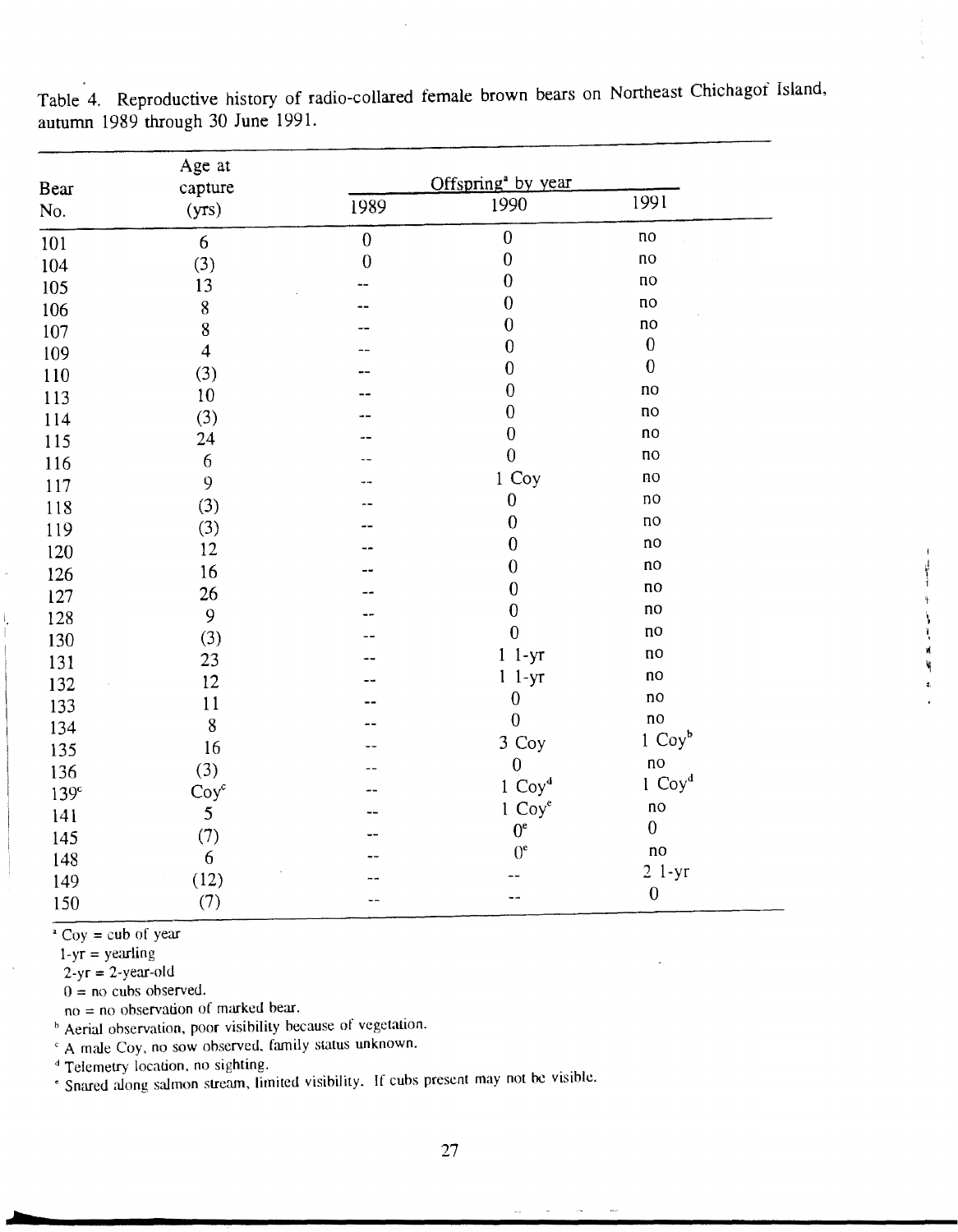APPENDIX A. Titus, K. 1991. Southeast Alaska brown bear *(Ursus arctos)*  conservation plan and viability analysis. *in* L H. Suring and L. C. Shea, eds. Conservation of old growth forest wildlife in southeast Alaska. Draft Administrative document. USDA Forest Service.

#### SUMMARY

The brown/grizzly bear has a high potential for population viability problems given the history of its extirpation from many regions of North America. Resource managers in southeast Alaska should learn from historic and current pressures on brown bears so that viable, well-distributed and preferably useable populations remain into the future. The brown bear is a management indicator species (MIS) for the National Forest lands in Alaska. The Tongass Land Management Plan (TLMP) Revision Draft Environmental Impact Statement (DEIS) identified eight geographic units to maintain viable and welldistributed brown bear populations. Minimum viable population sizes varied from 125 to 250 individuals (TLMPR-DEIS, p. 3-553; and USFS Technical AMS, RlO-MB-89, pp. 568-773). There are problems with the 'well-distributed' portion of the minimum viable population analysis in that resource extraction activities could result in the extirpation of the brown bear from portions of their range. This problem exists because brown bears require large tracts of undisturbed landscapes. A series of Monte Carlo simuiations demonstrated that a population of 250 bears would be extirpated given continued high man-induced mortality rates that occurred on northeast Chichagof Island. Old growth standards and guidelines and general forest-wide standards and guidelines should maintain intact watershed-like areas so that brown bears remain well-distributed over the Forest. The units to maintain viable and well-distributed brown bear populations in the present TLMP DEIS are too large. I suggest that the appropriate planning size combine multiple watersheds and that within these brown bear planning units some areas be maintained as a sanctuary where landscape features associated with brown bear habitat use are available. These attributes include the maintenance of undisturbed, high volume old growth, access to salmon streams that have forest buffers, few roads and/or difficult human access. and limited access to remote and varied denning habitat. Resource management standards and guidelines should include-

- 1) planning guidelines that include habitat capability modeling and cumulative impacts assessments for site-specific plans,
- 2) the maintenance of undisturbed, difficult to access landscapes juxtapositioned near intensively managed habitat conservation areas,
- 3) undeveloped areas adjacent to important salmon streams,
- 4) the maintenance of 100 meter forest buffers along important bear-fishing streams,
- 5) the continued development of solid waste management programs and firearms policies in industrial camps,
- 6) a progressive, a priori, road closure program, and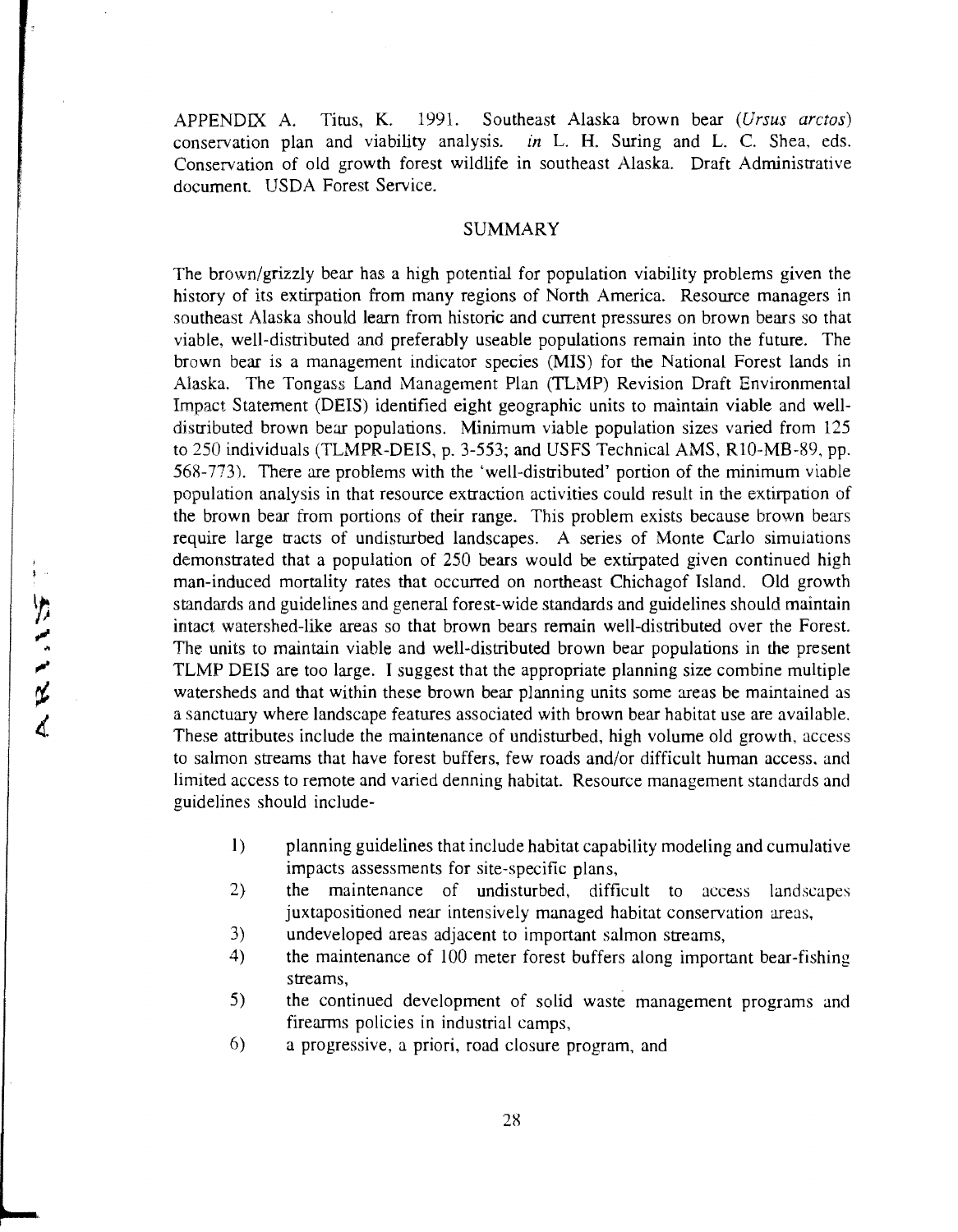a program of limited access to cutting units and roads except for the ongoing timber extraction activities.  $7)$